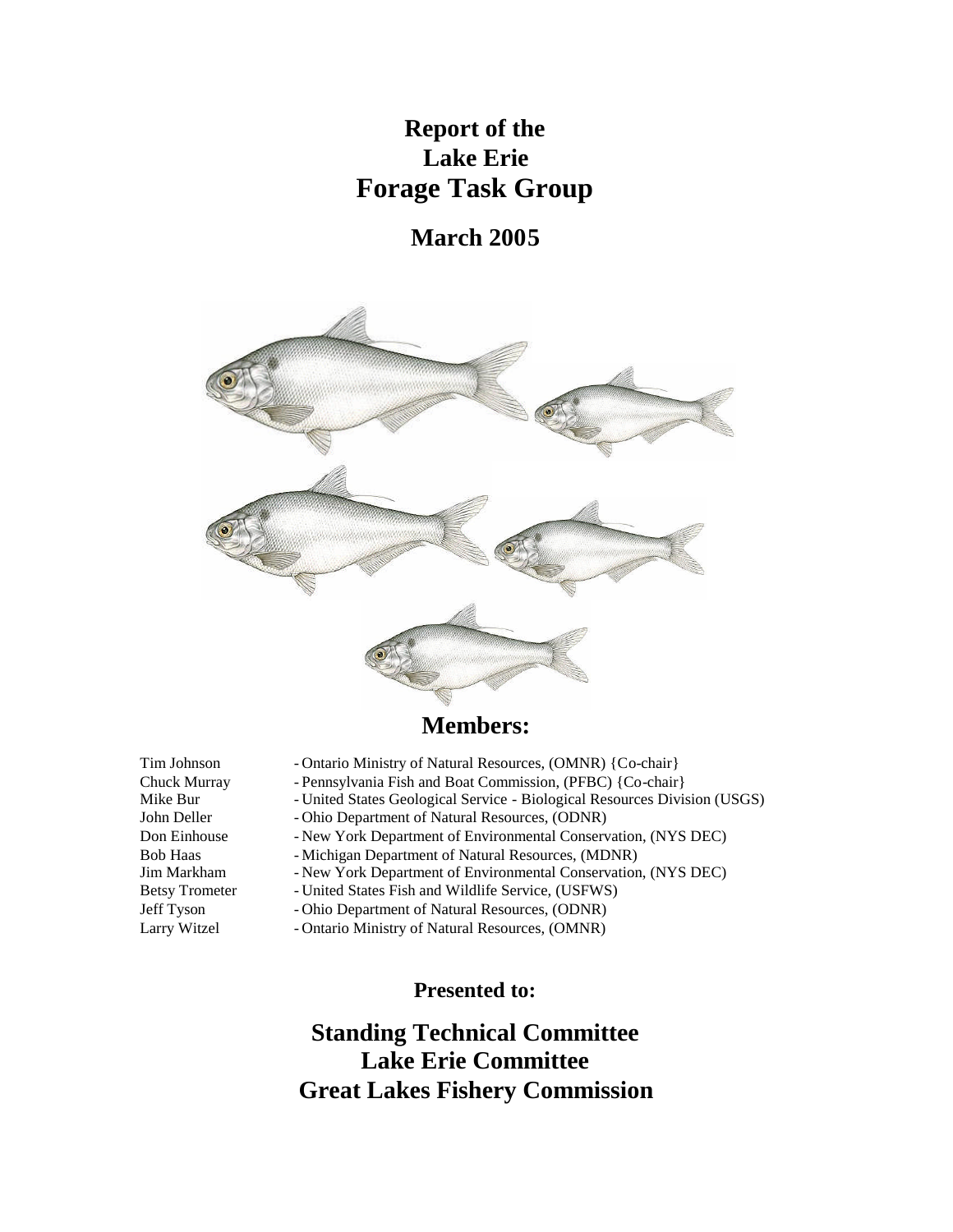# **Table of Contents**

# **Section 1.0 Charges to the Forage Task Group**

|--|--|

# **Section 2.0 Status and Trends of Forage Fish Species**

# **Section 3.0 Interagency Standardization**

# **Section 4.0 Fisheries Acoustic**

# **Section 5.0 Interagency Lower Trophic Monitoring**

# **Section 6.0 Round Goby Distribution**

| <b>Section 7.0 Use of Forage Task Group Data</b> |  |
|--------------------------------------------------|--|
|                                                  |  |
|                                                  |  |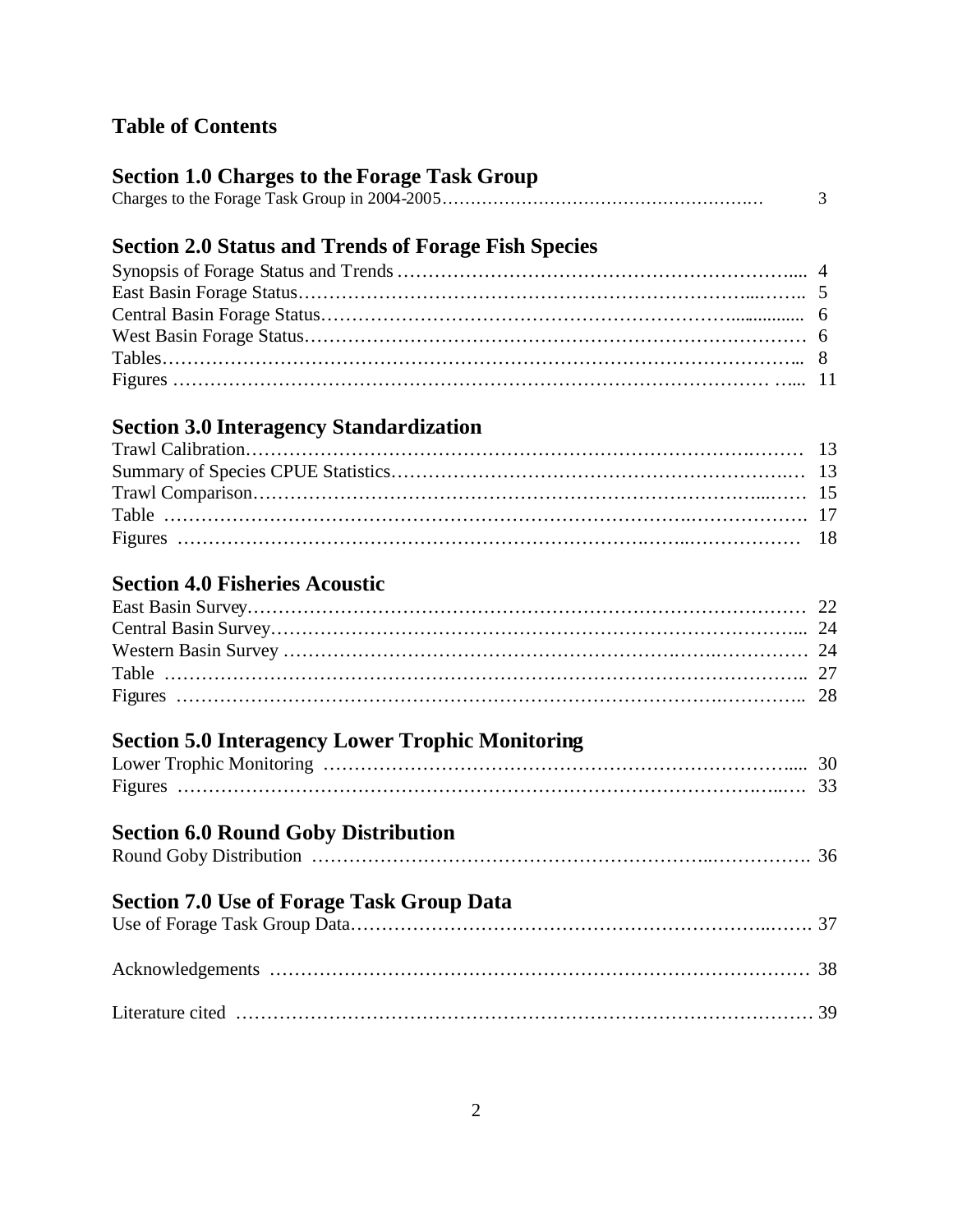# **1.0 Charges to the Forage Task Group in 2004-2005**

- 1. Continue to describe the status and trends of forage fish and invertebrates in each basin of Lake Erie.
- 2. Continue the development of an experimental design to facilitate forage fish assessment and standardized interagency reporting.
- 3. Continue hydroacoustic assessment of the pelagic forage fish community in eastern and central Lake Erie, incorporating new methods in survey design and analysis as necessary to refine these programs. Promote the development of an acoustic survey for western Lake Erie.
- 4. Continue the interagency lower-trophic food web monitoring program to produce annual indices of trophic conditions which will be included with the annual description of forage status.
- 5. Reassess the bioenergetics model's status and its data needs.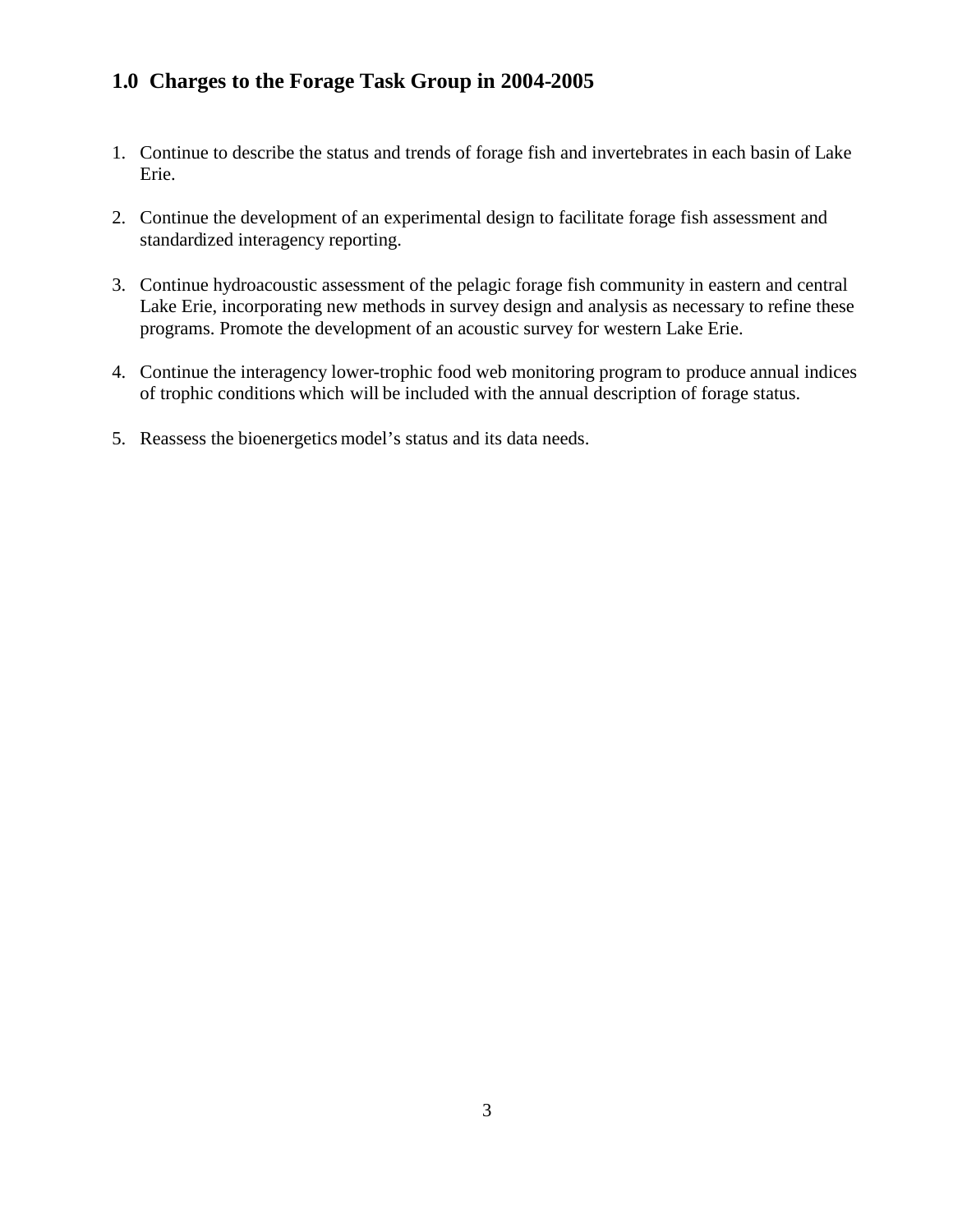# **2.0 Forage Task Group Bullet Statements**

## **2.1 2005 Forage Task Group Synopsis**

## **General Patterns**

- Poor recruitment of most species lake wide; exceptions were round gobies and white perch
- Increase in yearling forage due to strong 2003 recruitment
- Predator diets remain dominated by rainbow smelt in east; clupeids and shiners were more important in other basins; round goby continue to increase in diets
- Predator size-at-age average for most species

## **Eastern Basin**

- Age-0 smelt decreased; age-1+ smelt increased (highest in NYSDEC survey history).
- Age-0 forage (smelt, emerald & spottail shiners, alewife, gizzard shad) decreased; white bass, white perch and trout-perch also declined
- Round goby increased to record highs in some areas
- Predator diets remain dominated by smelt but round goby fraction continues to increase
- Size of age-0 smelt increased; decrease in length of age-1 smelt
- Predator growth remains good; age-2 to age-4 smallmouth bass and yellow perch size-at age is above average; age-1 to age-4 walleye size-at-age is slightly below average
- Age-1 walleye notably smaller than long-term average length (NYSDEC)
- lake trout size-at-age remain stable; among highest in the Great Lakes

## **Central Basin**

- Decline in recruitment of all species except round gobies and white perch
- Increase in yearling-and-older (YAO) forage due to large 2003 cohorts of smelt, emerald shiner, yellow perch, and white perch
- Decrease in mean size of YOY and YAO of most species
- Shiners dominate walleye diets (45% by weight); smelt and gizzard shad also important prey

## **Western Basin**

- Age-0 clupeid catches lowest in series (since 1987); no alewife captured in trawls and gizzard shad lowest in time series
- Age-0 white perch  $4<sup>th</sup>$  highest; round gobies and trout-perch increased
- Percid recruitment down 30-fold relative to 2003; no age-0 smallmouth bass
- Predator size-at-age comparable to long term mean; age-1 walleye below average
- Predator diets show higher reliance on white perch than usual, although clupeids continue to dominate walleye diets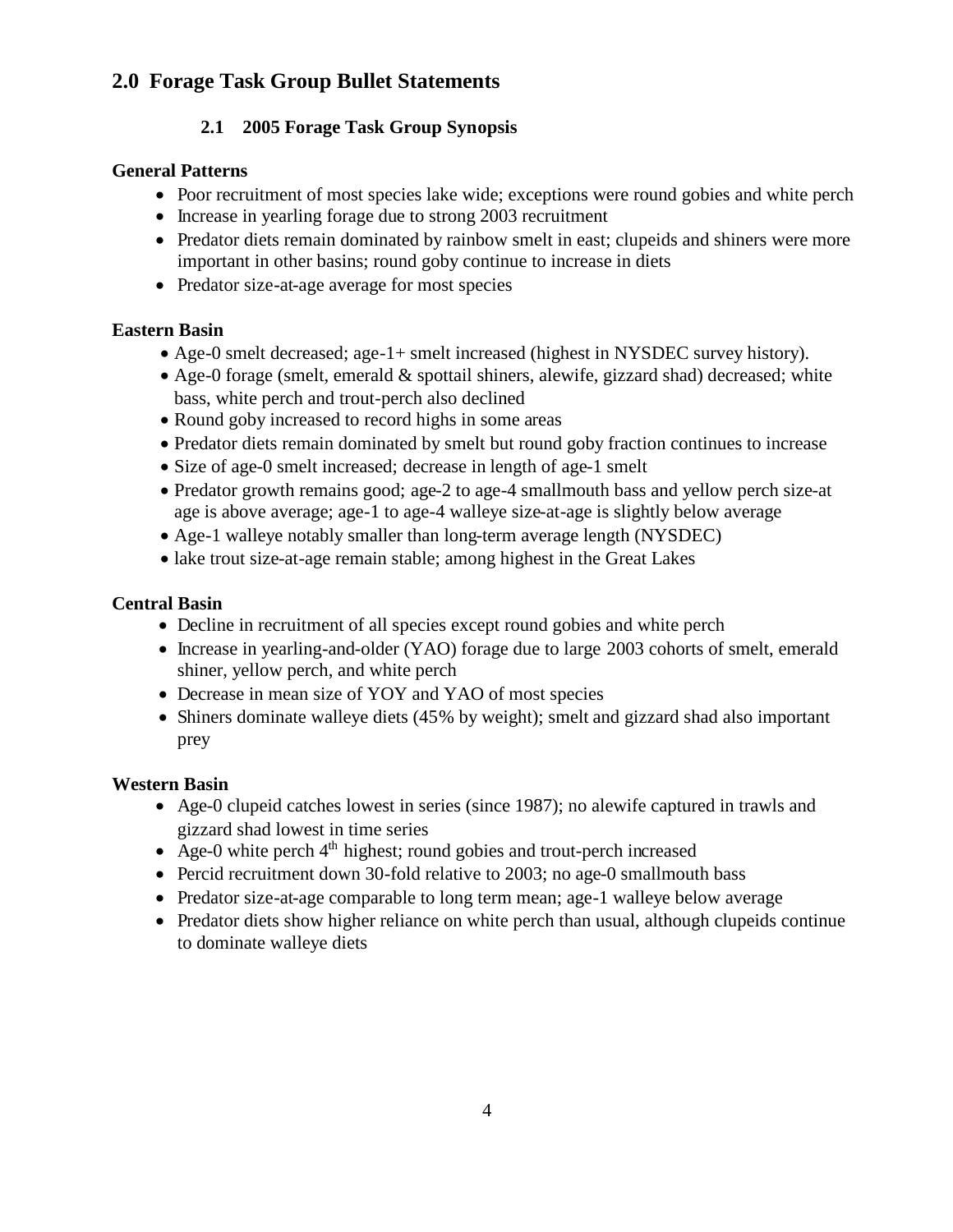## **2.2 Eastern Basin** (by L. Witzel, D. Einhouse, J. Markham and C. Murray)

Rainbow smelt are the principal forage fish species of piscivores in the offshore waters of eastern Lake Erie. Yearling-and-older (YAO) smelt (predominately age-1) have demonstrated a conspicuous alternate year cycle of increased abundance that forecasted a decrease in YAO smelt abundance in 2004, but the opposite was observed. In fact, NYSDEC trawls caught record high densities of YAO smelt during 2004 (2004 NPHa=2624, 1992-2003 Avg. NPHa=439) (Table 2.1). Strong recruitment of yearling smelt during 2004 was not unexpected based on record high catches (by OMNR) of this year class as YOY during 2003.

YOY smelt abundance decreased basin-wide in 2004. This decrease was less extreme in New York waters (Table 2.1); elsewhere, Age-0 smelt were well below long-term average densities. Mean length of Age-0 smelt increased and mean length of yearling smelt decreased in 2004 (Figure 2.1).

The contribution of non-smelt fish species to the forage fish community of eastern Lake Erie decreased during 2004 (Table 2.1). Fish species exhibiting the greatest decreased abundance were emerald shiner (except YAO in Ontario), trout-perch, white perch, alewife and gizzard shad. Only in Ontario waters did the large 2003 year class of emerald shiner show strong recruitment during 2004. Trout-perch were above average abundance in southern regions of eastern Lake Erie, but remained conspicuously sparse throughout the Long Point Bay area.

Round gobies emerged as a new species among the eastern basin forage fish community during the late 90's. Gobies continued to increase in density at a rapid rate and by 2001 became the most or second most numerically abundant species caught in agency index trawl gear across areas surveyed in eastern Lake Erie. In 2002, round goby population growth made an abrupt reversal in the southern regions of the basin. This anomaly was short-lived as goby densities resumed an upward trend throughout all survey areas since 2003 (Table 2.1). In 2004, round goby densities reached record high levels in Ontario and New York waters of eastern Lake Erie.

During 2004, NYS DEC and OMNR continued to participate in the eastern basin component of the lake-wide inter-agency Lower Trophic Level Assessment (LTLA) program coordinated through the Forage Task Group. These data have been incorporated in the Forage Task Group's LTLA database.

Examination of angler-caught adult walleye revealed that rainbow smelt have remained the dominant prey of walleye each summer of NYSDEC assessment since 1993. Beginning in 2001 prey fish other than rainbow smelt began to make a small, but measurable, contribution to the walleye diet. Round goby have remained the largest component of the diet of adult smallmouth bass caught in experimental gill net surveys (NYSDEC) since 2000. Fish species continue to comprise the majority of the diets of both lake trout and burbot caught in experimental gill net surveys in the eastern basin of Lake Erie, August 2004, and round gobies continued to be an increasingly important forage item. Smelt remain the dominant food item for lake trout, occurring in 77% of the lake trout stomach samples. However, occurrences of round gobies increased from 15.4% in 2003 to 20.8% in 2004. The occurrence of round gobies in lake trout diets has increased steadily since 2001. Burbot diets were more diverse with 8 different fish and invertebrate species found in stomach samples. Round gobies were the dominant prey item for the second straight year, occurring in 68% of the burbot stomachs. Similar to last year, smelt occurred in 19% of the burbot stomachs. Yellow perch, trout perch, alewife, whitefish, and *Morone* sp. were minor contributors to burbot diets.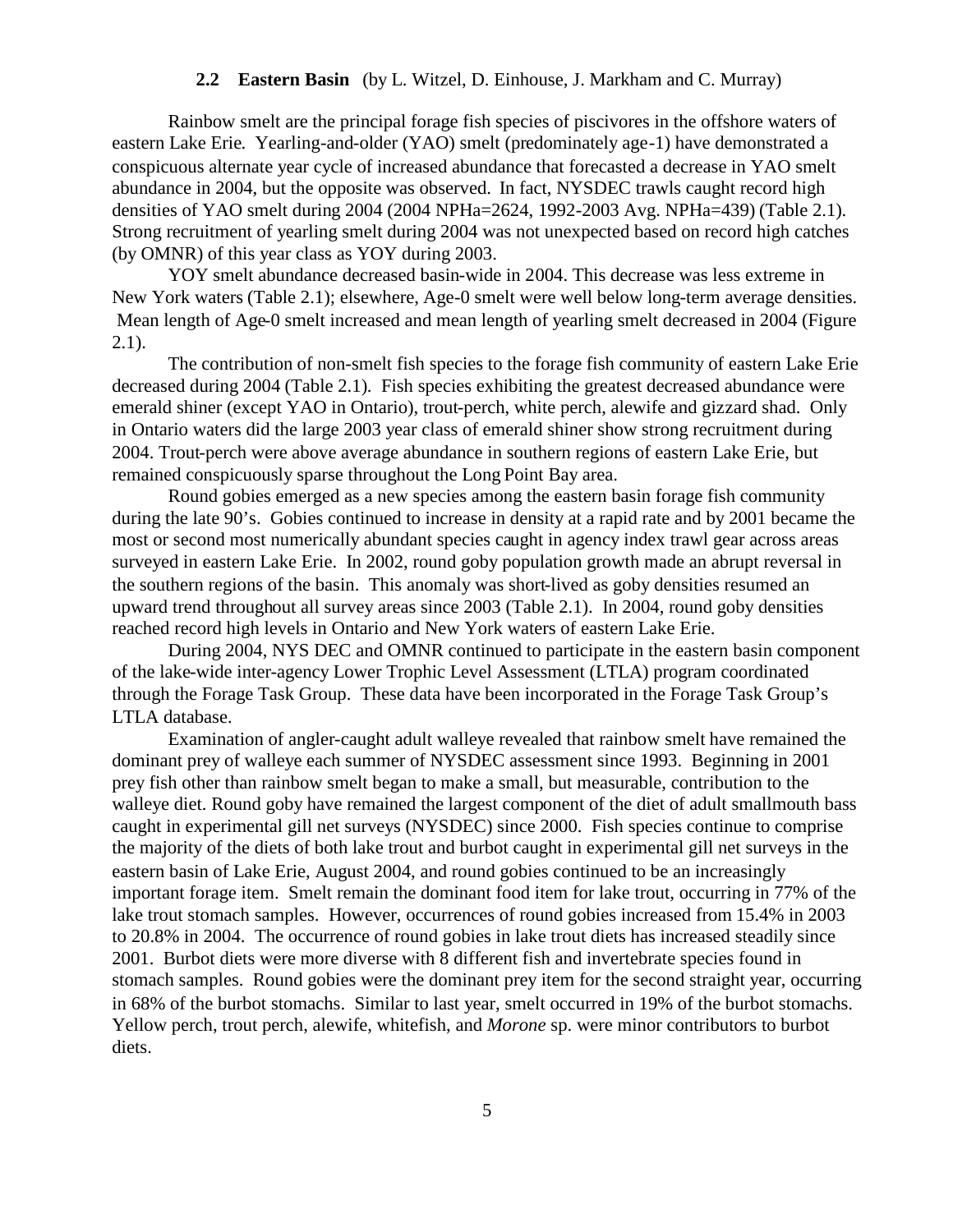Age-2 and age-3 smallmouth bass cohorts sampled in 2004 gill net collections remained longer than average for both New York's (24-year autumn survey) and Ontario's (18-year summer survey) data series. Age-1 walleye sampled in NYSDEC gill net program were notably smaller than long-term average lengths, but were also a very abundant cohort. Age-0 & age-1 juvenile yellow perch were longer than average for New York's length at age data series. Juvenile yellow perch were smaller than average in Ontario. Mean lengths-at-age and mean weights-at-age of lake trout remain consistent with the 5-year average (1999 – 2003). Lake trout growth in Lake Erie continues to be among the highest in the Great Lakes.

## **2.3 Central Basin** (by J. Deller, T. Johnson, M. Bur and C. Murray)

In the central basin, overall forage abundance decreased from 2003, primarily due to low YOY recruitment for most forage species (Table 2.2). Although overall forage abundance declined, indices remained above the 10 year average. Abundance indices for age-1+ forage species were generally strong, as was expected, due to the strong 2003 cohorts (Table 2.3).

White perch and trout-perch YOY indices increased in the Ohio waters of the central basin, and the round goby index increased in the eastern half of the basin. YOY round goby decreased for the second consecutive year in the western half of the basin to its lowest abundance since 1997. Age-0 clupeid abundance declined dramatically to its lowest level recorded in both the 10-year Ohio trawl series and the 15-year OMNR-OCFA Partnership gillnet series. Alewives have been absent from the trawl surveys for the past two years and less than 6 alewife have been caught in each of the past 2 years in small mesh gillnets fished as part of the OMNR-OCFA Partnership index. Other age-0 pelagic forage species (smelt and emerald shiners) decreased to below average levels in 2004.

Yearling-and-older forage abundance increased over three fold from 2003 due to the large cohorts of smelt, white perch, yellow perch, and round goby produced in 2003. Round goby were the only YAO forage species that increased in all areas of the central basin from 2003, with the highest levels in the time series occurring in Pennsylvania. Round goby abundance in the rest of the basin has remained fairly stable since 1999. YAO rainbow smelt and yellow perch indices in Ohio trawl surveys were also at the highest levels in the ten year time series. YAO emerald shiner indices were at the lowest levels in the time series in all areas of the central basin, in spite of having a strong age-0 cohort in 2003.

In Ohio waters of the central basin, mean size of almost all age-0 and age-1+ forage species decreased from 2003 and were below the ten year average. There are no long term trends in growth of forage species, other than the general decrease in size from 2003 to 2004.

Adult walleye diets (percent dry weight) in the fall were dominated by emerald shiner (43%), gizzard shad (34%) in Management Unit 2, and emerald shiners 46% and smelt 43% in Management Unit 3 in the central basin. Round goby continue to be significant diet items in smallmouth bass (86%), yellow perch (48.7%).

## **2.4 Western Basin** (by T. Johnson, J. Tyson, and M. Bur)

Recruitment of virtually all species declined in 2004, following the strong year-classes produced in 2003. The only notable exceptions were white perch (4,647/ ha, highest index since 1990), round gobies (168.3/ha, highest index), and trout-perch (495.7/ha, highest index). CPUE of age-0 yellow perch and walleye were down approximately 30-fold (Figure 2.2) as compared to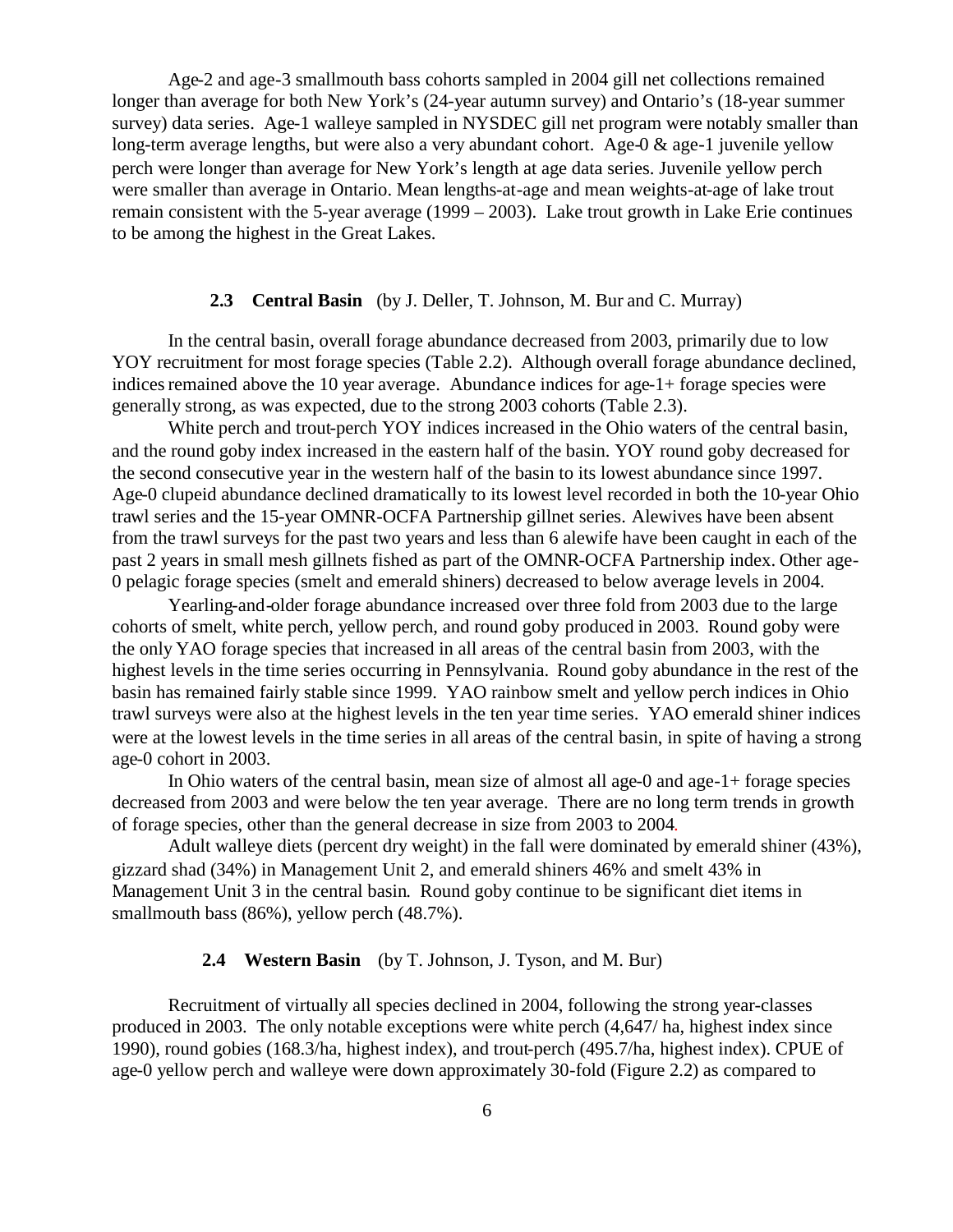2003. Both gizzard shad (34.2/ha) and alewife (0 fish sampled) indices were the lowest in the time series (Figure 2.3). Recruitment indices for shiners (principally emerald and mimic shiners) were up in 2004, while yearling-and-older (YAO) shiner production was down markedly relative to 2003 (Figure 2.4). Age-0 white bass CPUE was the down 7-fold to 46.5/ha, while no age-0 smallmouth bass were sampled by either OMNR or ODW in the west basin in August.

Length of most species of age-0 fish also showed declines in 2004 relative to 2003 and the long-term average. Several factors may have contributed to slower growth including: cooler water temperatures, increased competition for prey resources, and size-selective predation by the large 2003 year classes of walleye and yellow perch. More intensive analyses of zooplankton data and predator diets in the coming months will aid in our interpretation of these and other hypotheses surrounding trends in growth. The large 2003 year classes of yellow perch and walleye continued to exhibit below average lengths-at-age. Lengths of age-2 and older yellow perch, walleye, and smallmouth bass were all marginally above average.

Walleye diets remained dominated by clupeids despite the near absence of these species in trawls. Incidence of white perch in piscivore diets was higher than reported in previous years, a likely consequence of their high numerical abundance. Round gobies and shiners were notable components of yellow perch and smallmouth bass diets, with mayflies being seasonally important to yellow perch in the early summer.

Water temperatures were cooler in 2004 than in the previous 2 years, with peak temperature (23.83°C) recorded on July 9; surface temperatures were rarely observed above 23°C. Spring warming rate (May 1 to June 1) was 0.28°C per day. Seasonally averaged basin wide Secchi depth declined for the second consecutive year, averaging 1.92 m (range 0.5m (late July) to 4.5 m (early May). Preliminary results suggest total phosphorous concentration and chlorophyll a both declined in 2003, although wide seasonal variation continued to be observed especially in the vicinity of the Maumee River. Ecological indices useful in interpreting the state of the western basin resource are discussed in Section 5.0 ("Interagency lower trophic level monitoring").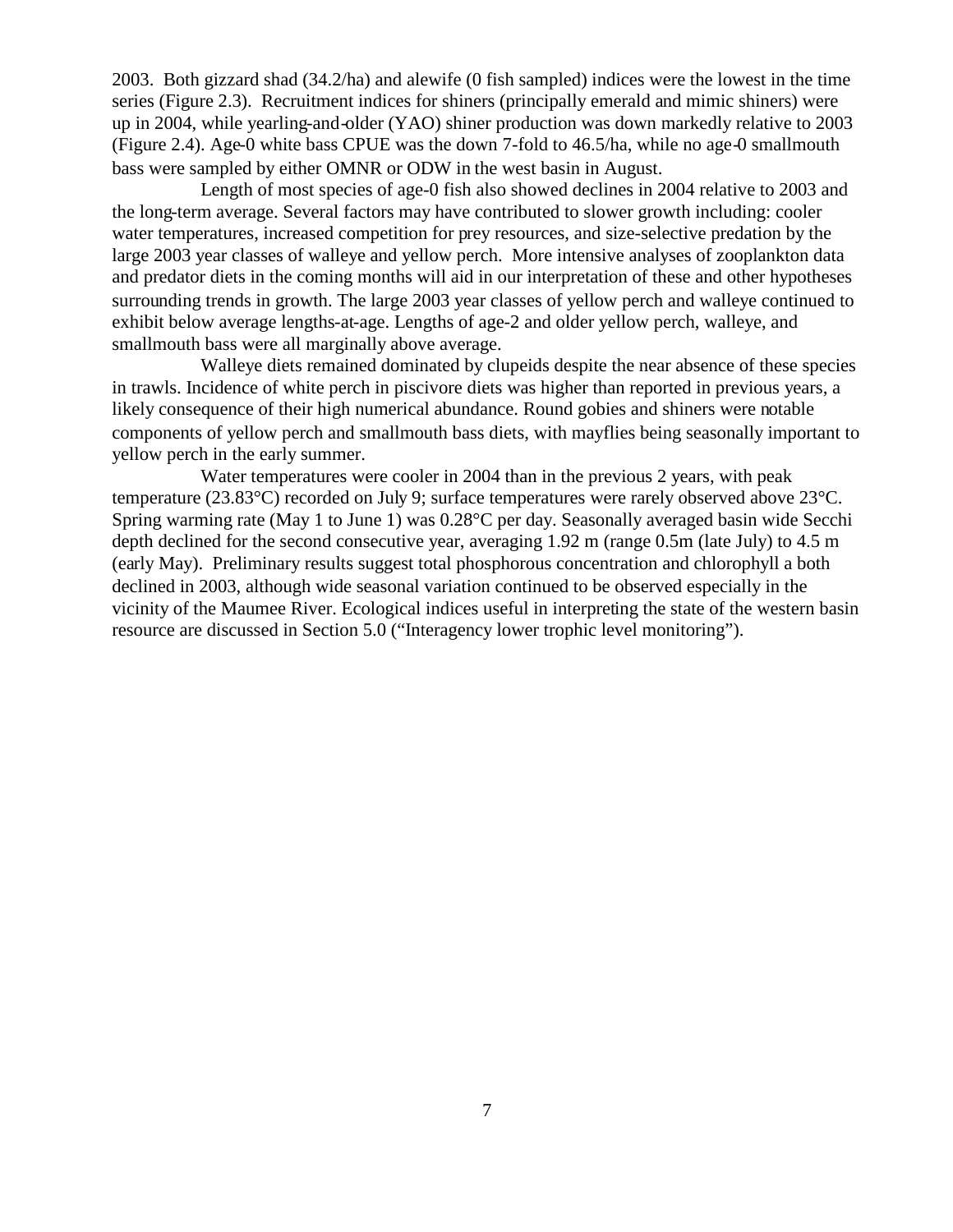Table 2.1. Indices of relative abundance of selected forage fish species in Eastern Lake Erie from bottom trawl surveys conducted by Ontario, New York and Pennsylvania in 2003 and 2004. Indices are reported as arithmetic mean number caught per hectare (NPH) for the age groups young-ofyear (YOY) and yearling-and-older (YAO). Long-term averages are reported as the mean of the annual trawl indices for survey years during the present (90's Avg.) and previous (80's Avg.) decades. Agency trawl surveys are described below.

|                | <b>Trawl</b>  |        | YOY     |               |           | YAO         |             |             |                   |  |
|----------------|---------------|--------|---------|---------------|-----------|-------------|-------------|-------------|-------------------|--|
| <b>Species</b> | <b>Survey</b> | 2004   | 2003    | 90's Avg.     | 80's Avg. | 2004        | 2003        | 90's Avg.   | 80's Avg.         |  |
|                |               |        |         |               |           |             |             |             |                   |  |
| <b>Smelt</b>   | ON-DW         | 132.2  | 7058.1  | 485.6         | 1382.9    | 567.5       | 209.8       | 404.7       | 969.0             |  |
|                | NY-Fa         | 1146.1 | 1733.4  | 1450.9        | NA        | 2624.1      | 282.1       | 581.6       | NA                |  |
|                | PA-Fa         | 12.3   | 592.2   | 550.8         | 7058.1    | 12.3        | 32.4        | 378.0       | 2408.6            |  |
| <b>Emerald</b> | ON-DW         | 20.3   | 3388.0  | 54.8          | 20.5      | 891.2       | 204.7       | 46.4        | 38.1              |  |
| <b>Shiner</b>  | ON-OB         | 405.2  | 160.3   | 119.4         | 152.3     | 60.0        | 21.3        | 49.9        | 133.5             |  |
|                | NY-Fa         | 7.8    | 229.7   | 112.4         | NA        | 284.2       | 444.5       | 105.4       | $_{\rm NA}$       |  |
|                | Pa-Fa         | 0.0    | 1163.4  | 41.0          | 118.3     | 0.0         | 157.6       | 14.5        | 45.6              |  |
| Spottail       | ON-OB         | 43.2   | 40.0    | 696.6         | 249.0     | 7.9         | 4.8         | 52.3        | 21.3              |  |
| <b>Shiner</b>  | $ON-IB$       | 1.9    | 0.3     | 111.6         | 291.3     | 0.0         | 0.6         | 2.0         | 9.4               |  |
|                | NY-Fa         | 0.1    | 13.2    | 19.9          | NA        | 2.5         | 4.8         | 4.0         | NA                |  |
|                | PA-Fa         | 0.0    | 0.0     | 4.0           | 2.0       | 0.0         | 0.0         | 7.9         | 12.4              |  |
|                |               |        |         |               |           |             |             |             |                   |  |
| Alewife        | $ON-DW$       | 0.3    | 0.5     | 234.1         | 21.4      | NA          | NA          | NA          | NA                |  |
|                | ON-OB         | 3.2    | 8.9     | 61.0          | 51.5      | NA          | NA          | <b>NA</b>   | NA                |  |
|                | NY-Fa         | 4.4    | 3.9     | 52.0          | <b>NA</b> | $\rm NA$    | NA          | <b>NA</b>   | $_{\rm NA}$       |  |
|                | PA-Fa         | 0.0    | 2.5     | 7.7           | 16.6      | $_{\rm NA}$ | $_{\rm NA}$ | $_{\rm NA}$ | NA                |  |
| Gizzard        | ON-DW         | 0.2    | 68.6    | 7.5           | 15.3      | NA          | NA          | NA          | NA                |  |
| Shad           | ON-OB         | 3.6    | 3.1     | 9.6           | 24.1      | NA          | NA          | NA          | NA                |  |
|                | NY-Fa         | 0.6    | 27.8    | 4.2           | $\rm NA$  | $_{\rm NA}$ | NA          | $\rm NA$    | $_{\rm NA}$       |  |
|                | PA-Fa         | 0.0    | $0.0\,$ | 0.9           | 74.3      | NA          | NA          | NA          | NA                |  |
| White          | ON-DW         | 0.0    | 16.2    | 2.2           | 5.6       | NA          | NA          | NA          | NA                |  |
| Perch          | ON-OB         | 0.1    | 8.6     | 14.2          | 28.7      | NA          | $_{\rm NA}$ | $_{\rm NA}$ | NA                |  |
|                | NY-Fa         | 1.0    | 37.7    | 29.4          | NA        | NA          | NA          | NA          | NA                |  |
|                | PA-Fa         | 0.0    | 523.9   | 101.1         | NA        | NA          | NA          | NA          | NA                |  |
| <b>Trout-</b>  | ON-DW         | 0.2    | 0.0     | 0.1           | 0.5       | 1.5         | 2.6         | 0.5         | 1.9               |  |
| perch          | NY-Fa         | 545.9  | 1392.6  |               | NA        | $_{\rm NA}$ | NA          | NA          |                   |  |
|                | PA-Fa         | 46.2   | 230.6   | 410.0<br>23.2 | <b>NA</b> | 114.1       | 26.0        | 26.0        | $_{\rm NA}$<br>NA |  |
|                | ON-DW         | 323.8  | 158.8   | 0.2           | NA        | NA          | NA          | NA          | NA                |  |
| Round          | ON-OB         | 69.1   | 61.6    | 0.6           | NA        | NA          | NA          | NA          | NA                |  |
| Goby a         | $ON-IB$       | 66.9   | 20.4    | 0.0           | NA        | $_{\rm NA}$ | NA          | NA          | NA                |  |
|                | NY-Fa         | 781.3  | 321.0   | 1.0           | NA        | 313.2       | 292.4       | 0.0         | NA                |  |
|                | PA-Fa         | 560.9  | 323.5   | 30.3          | NA        | 366.6       | 63.8        | 5.6         | NA                |  |

**"NA"** denotes that reporting of indices was Not Applicable or that data were Not Available

<sup>a</sup> Ontario(ON-) trawl indices for round goby and NYSDEC (NY-) trawl indices for trout perch reported as "all ages" under the heading for YOY. **Ontario Ministry of Natural Resources**

ON-DW Trawling is conducted weekly during October at 4 fixed stations in the offshore waters of Outer Long Point Bay using a 10-m trawl with 13-mm mesh cod end liner. Indices are reported as NPH; 80s Avg. is for period from 1984-1989; 90s Avg. is for period from 1990-1999.

ON-OB Trawling is conducted weekly during September and October at 3 fixed stations in the nearshore waters of Outer Long Point Bay using a 6.1-m trawl with a 13-mm mesh cod end liner. Indices are reported as NPH; 80s Avg. is for period from 1984-1989; 90s Avg. is for period from 1990-1998 ON-IB Trawling is conducted weekly during September and October at 4 fixed stations in Inner Long Point Bay using a 6.1-m trawl with a 13-mm mesh cod end liner. Indices are reported as NPH; 80s Avg. is for period from 1984-1989; 90s Avg. is for period from 1990-1999.

**New York State Department of Environmental Conservation Trawl Survey**

NY-Fa Trawling is conducted at 30 nearshore (15-28 m) stations during October using a 10-m trawl with a 9.5-mm mesh cod end liner. Indices are reported as NPH; 90s Avg. is for the period from 1992-1999.

**Pennsylvania Fish and Boat Commission Trawl Survey**

PA-Fa Trawling is conducted at nearshore (<22 m) and offshore (>22 m) stations during October using a 10-m trawl with a 6.4-mm mesh cod end liner. Indices are reported as GMCPTH; 90s Avg. is for period from 1990-1999, excluding 1993 and 1997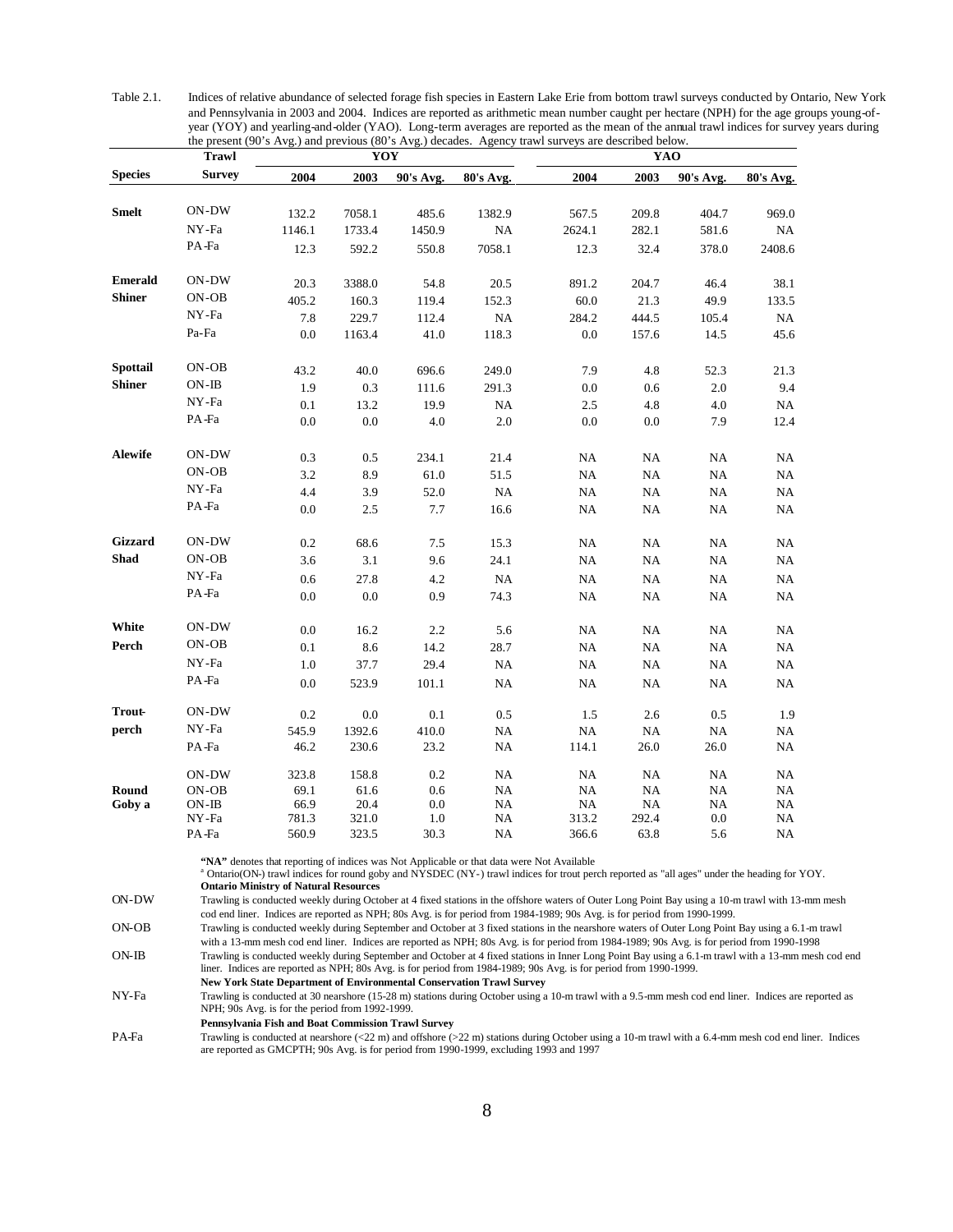|             | year               | 1994   | 1995   | 1996   | 1997  | 1998   | 1999   | 2000   | 2001   | 2002  | 2003   | 2004   | mean   |
|-------------|--------------------|--------|--------|--------|-------|--------|--------|--------|--------|-------|--------|--------|--------|
| yellow      | OH MU2             | 71.9   | 2.5    | 119.1  | 12.3  | 69.8   | 73.6   | 21.9   | 114.6  | 6.0   | 149.0  | 8.4    | 59.0   |
| perch       | OH MU3             | 16.1   | 12.4   | 128.4  | 2.6   | 38.1   | 21.0   | 1.3    | 13.6   | 2.5   | 47.5   | 1.9    | 25.9   |
|             | PA MU3             | 567.4  | 52.0   | 354.1  | 0.0   | 13.7   | 7.2    | 15.7   | 388.4  | 11.9  | 788.0  | 2.4    | 200.1  |
|             |                    |        |        |        |       |        |        |        |        |       |        |        |        |
| white       | OH MU2             | 368.0  | 3.5    | 223.8  | 267.5 | 91.9   | 334.1  | 581.3  | 779.7  | 293.0 | 310.1  | 759.7  | 364.8  |
| perch       | OH MU3             | 157.4  | 69.5   | 539.9  | 2.3   | 57.5   | 37.1   | 4.9    | 57.6   | 5.9   | 61.8   | 108.0  | 100.2  |
|             | PA MU3             | 76.3   | 136.0  | 331.5  | 0.0   | 0.0    | 8.5    | 75.9   | 26.6   | 80.7  | 173.8  | 2.4    | 82.9   |
|             |                    |        |        |        |       |        |        |        |        |       |        |        |        |
| white bass  | OH MU2             | 125.5  | 23.8   | 42.3   | 9.2   | 44.6   | 160.1  | 16.7   | 161.0  | 27.6  | 106.2  | 1.0    | 65.3   |
|             | OH MU3             | 105.9  | 15.8   | 101.4  | 20.1  | 41.7   | 84.0   | 24.5   | 18.0   | 11.2  | 90.2   | 0.3    | 46.6   |
|             | PA MU3             | 6.6    | 4.4    | 0.0    | 0.0   | 0.0    | 0.0    | 96.4   | 12.1   | 0.0   | 0.0    | 0.0    | 10.9   |
| rainbow     | OH MU2             | 2681.8 | 348.1  | 421.2  | 238.2 | 253.3  | 70.8   | 150.1  | 2.3    | 274.7 | 1753.9 | 352.1  | 595.1  |
| smelt       | OH MU3             | 640.1  | 1693.7 | 2944.5 | 477.2 | 953.8  | 282.4  | 1070.3 | 0.0    | 218.1 | 2914.1 | 388.9  | 1053.0 |
|             | PA MU3             | 952.9  | 106.7  | 5422.1 | 10.3  | 29.9   | 1.8    | 15.3   | 377.4  | 152.9 | 177.6  | 20.9   | 660.7  |
|             |                    |        |        |        |       |        |        |        |        |       |        |        |        |
| round       | OH MU2             | 2.7    | 15.5   | 8.0    | 49.7  | 130.1  | 95.1   | 21.7   | 43.9   | 37.8  | 22.6   | 13.9   | 40.1   |
| goby        | OH MU3             | 2.9    | 51.8   | 44.5   | 106.4 | 186.7  | 178.2  | 158.2  | 39.6   | 64.7  | 57.5   | 173.9  | 96.8   |
|             | PA MU3             |        |        | 0.4    | 1.5   | 743.6  | 1114.4 | 781.1  | 1577.8 | 289.3 | 75.3   | 1011.3 | 621.6  |
|             |                    |        |        |        |       |        |        |        |        |       |        |        |        |
| emerald     | OH MU2             | 20.6   | 8.9    | 15.6   | 160.7 | 4928.5 | 408.4  | 127.2  | 50.5   | 39.4  | 477.6  | 7.0    | 567.7  |
| shiner      | OH MU3             | 16.5   | 40.2   | 77.0   | 4.9   | 150.5  | 602.2  | 500.6  | 2.2    | 0.5   | 903.1  | 0.8    | 208.9  |
|             | PA MU3             | 0.0    | 53.6   | 3.5    | 0.0   | 5.8    | 0.0    | 0.0    | 8.5    | 38.1  | 81.8   | 0.0    | 17.4   |
| spottail    | OH MU2             | 2.6    | 0.3    | 13.8   | 14.6  | 1.4    | 5.6    | 0.4    | 5.9    | 1.6   | 0.0    | 0.0    | 4.2    |
| shiner      | OH MU3             | 9.5    | 2.0    | 24.9   | 0.1   | 2.7    | 3.9    | 0.0    | 0.7    | 0.2   | 0.5    | 0.0    | 4.0    |
|             | PA MU3             | 0.0    | 19.9   | 0.0    | 0.0   | 0.0    | 0.7    | 0.0    | 0.0    | 0.0   | 0.0    | 0.0    | 1.9    |
|             |                    |        |        |        |       |        |        |        |        |       |        |        |        |
| alewife     | OH MU2             | 7.1    | 9.9    | 12.7   | 9.3   | 10.0   | 37.2   | 62.1   | 50.8   | 59.7  | 0.1    | 0.0    | 23.5   |
|             | OH MU3             | 14.2   | 11.2   | 6.3    | 14.1  | 0.1    | 9.2    | 12.4   | 0.0    | 1.1   | 0.0    | 0.0    | 6.2    |
|             | PA MU3             | 0.0    | 0.0    | 0.0    | 0.0   | 0.0    | 0.0    | 0.0    | 0.0    | 0.4   | 0.0    | 0.0    | 0.0    |
|             |                    |        |        |        |       |        |        |        |        |       |        |        |        |
| gizzard     | OH MU <sub>2</sub> | 16.3   | 1.2    | 77.1   | 12.4  | 33.8   | 104.3  | 117.1  | 60.3   | 24.6  | 402.6  | 0.6    | 77.3   |
| shad        | OH MU3             | 11.2   | 1.5    | 181.5  | 7.2   | 34.8   | 17.0   | 27.6   | 1.8    | 12.3  | 20.4   | 0.3    | 28.7   |
|             | PA MU3             | 2.8    | 0.0    | 0.0    | 0.0   | 0.0    | 0.0    | 0.0    | 0.0    | 0.0   | 0.0    | 0.0    | 0.3    |
| trout-perch | OH MU2             | 0.0    | 0.9    | 1.2    | 0.0   | 0.3    | 5.5    | 1.0    | 2.0    | 1.4   | 2.0    | 20.3   | 3.1    |
|             | OH MU3             | 0.0    | 13.4   | 35.4   | 2.6   | 1.3    | 4.8    | 0.4    | 0.0    | 0.3   | 1.4    | 1.4    | 5.5    |
|             |                    |        |        |        |       |        |        |        |        |       |        |        |        |

Table 2.2 Relative abundance (arithmetic mean number per hectare) of selected young-of-the-year species from fall trawl surveys in the central basin, Ohio and Pennsylvania, Lake Erie, from 1994-2004

PA MU3 1.1 24.9 7.1 0.0 23.1 10.0 23.0 7.8 45.6 78.0 6.7 20.7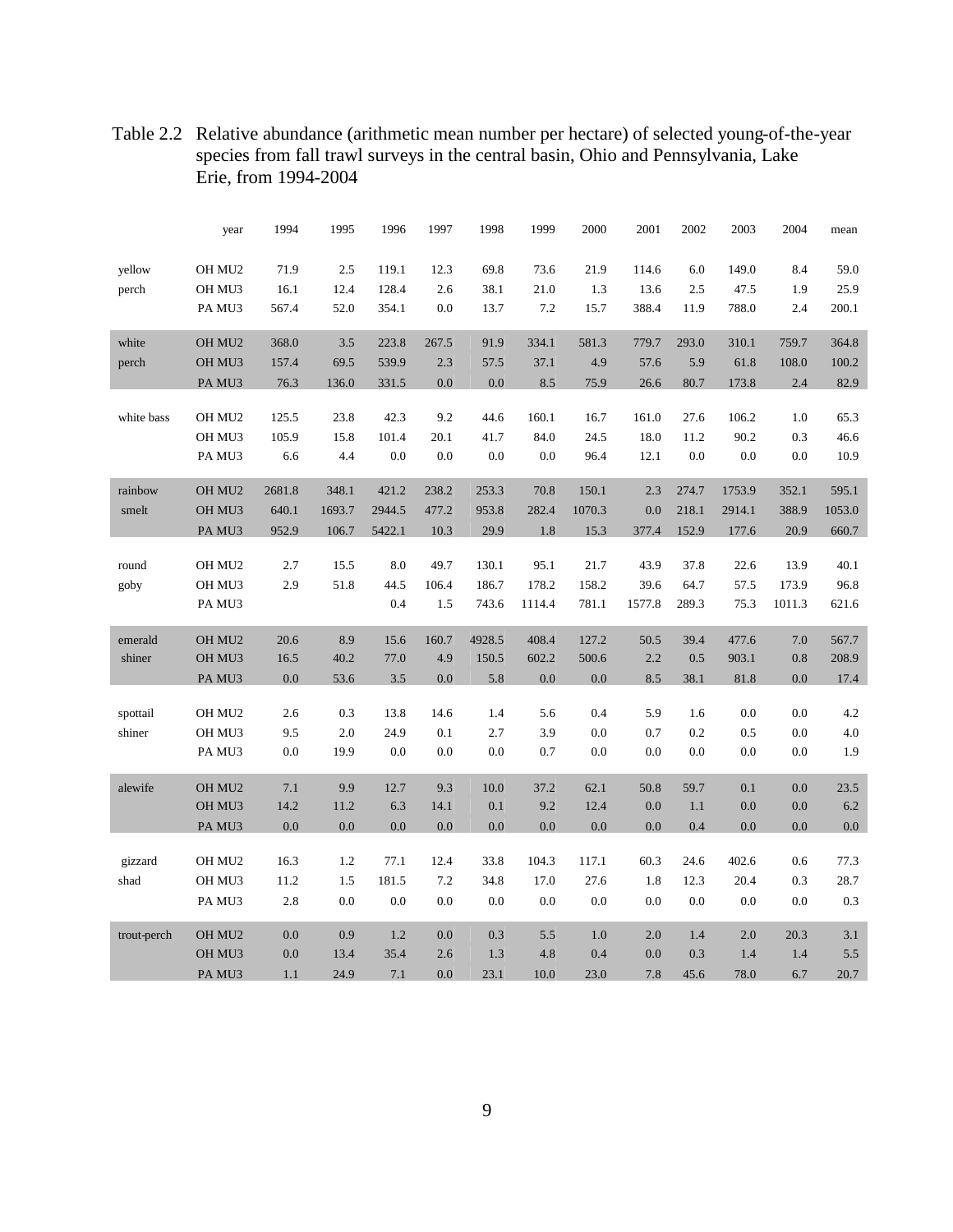|             | year               | 1994    | 1995    | 1996     | 1997    | 1998    | 1999    | 2000    | 2001    | 2002    | 2003    | 2004   | mean    |
|-------------|--------------------|---------|---------|----------|---------|---------|---------|---------|---------|---------|---------|--------|---------|
| yellow      | OH MU2             | 12.0    | 82.3    | $11.2\,$ | 110.2   | 6.4     | 40.7    | 61.6    | 5.7     | 51.7    | 3.2     | 216.7  | 54.7    |
| perch       | OH MU3             | 3.4     | 27.3    | 3.9      | 34.0    | 3.7     | 40.0    | 19.3    | 0.4     | 38.3    | 1.2     | 45.2   | 19.7    |
|             | PA MU3             | 2.2     | 191.9   | 12.4     | 14.7    | 2.5     | 7.9     | 3.9     | 41.3    | 37.5    | 75.6    | 18.3   | 37.1    |
| white       | OH MU2             | $1.8\,$ | 34.9    | 22.1     | 44.5    | 5.6     | 35.2    | 91.1    | 21.7    | 91.5    | 28.2    | 83.9   | 41.9    |
| perch       | OH MU3             | 0.0     | 9.4     | 4.3      | 37.1    | 0.2     | 14.6    | 38.6    | 0.4     | 176.3   | 12.0    | 27.0   | 29.1    |
|             | PA MU3             | $0.0\,$ | $1.7\,$ | 1.8      | $0.0\,$ | 0.0     | 1.9     | 0.6     | 2.4     | 38.5    | 28.6    | 6.2    | $7.4\,$ |
|             |                    |         |         |          |         |         |         |         |         |         |         |        |         |
| white bass  | OH MU <sub>2</sub> | 0.0     | 3.9     | 0.4      | 14.2    | $0.3\,$ | 5.8     | 26.8    | 0.8     | 5.1     | 6.7     | 4.9    | 6.3     |
|             | OH MU3             | 0.0     | 3.3     | $0.2\,$  | 13.0    | 0.3     | $2.0\,$ | 10.8    | 1.8     | 5.8     | 0.9     | 6.8    | 4.1     |
|             | PA MU3             | $2.8\,$ | 0.0     | 0.0      | 0.0     | 0.0     | $6.0\,$ | 1.0     | 57.6    | 0.4     | 0.0     | 0.0    | $6.2\,$ |
| rainbow     | OH MU <sub>2</sub> | 230.0   | 242.7   | 90.9     | 322.6   | 71.0    | 146.2   | 65.6    | 55.6    | 45.3    | 29.4    | 320.5  | 147.2   |
| smelt       | OH MU3             | 19.4    | 174.4   | 136.2    | 380.6   | 58.2    | 2115.1  | 150.3   | 3.3     | 320.9   | 370.3   | 1360.2 | 462.6   |
|             | PA MU3             | 4.4     | 506.0   | 29.9     | 26.5    | $1.3\,$ | 0.0     | 75.8    | 0.0     | $6.2\,$ | 22.1    | 9.9    | 62.0    |
|             |                    |         |         |          |         |         |         |         |         |         |         |        |         |
| round       | OH MU2             | 4.6     | 49.8    | 138.8    | 171.0   | 164.9   | 82.5    | 27.5    | 54.8    | 39.2    | 25.4    | 27.0   | 71.4    |
| goby        | OH MU3             | 0.6     | 22.1    | 76.0     | 313.4   | 118.6   | 106.7   | 164.5   | 88.4    | 54.3    | 127.1   | 148.8  | 111.0   |
|             | PA MU3             |         |         | $0.0\,$  | $0.0\,$ | 113.1   | 55.3    | 126.5   | 55.2    | 238.3   | 59.1    | 767.0  | 157.2   |
|             |                    |         |         |          |         |         |         |         |         |         |         |        |         |
| emerald     | OH MU2             | 4.7     | 34.0    | 9.1      | 226.0   | 1862.1  | 515.8   | 109.2   | 106.3   | 233.9   | 54.9    | 1.5    | 287.0   |
| shiner      | OH MU3             | 4.7     | 37.2    | 25.6     | $2.1\,$ | 22.8    | 502.6   | 830.5   | $0.7\,$ | 133.2   | 432.0   | 0.4    | 181.1   |
|             | PA MU3             | 0.6     | 17.7    | $0.0\,$  | 7.4     | 0.0     | 0.0     | 0.0     | 0.0     | 107.4   | 217.5   | 0.0    | 31.9    |
|             |                    |         |         |          |         |         |         |         |         |         |         |        |         |
| spottail    | OH MU2             | 1.4     | 5.6     | 18.0     | 17.2    | 28.3    | 5.8     | 8.7     | 3.5     | 6.6     | 1.6     | 5.3    | 9.3     |
| shiner      | OH MU3             | 6.3     | 16.9    | 6.5      | 1.8     | 5.0     | 7.2     | 8.6     | 1.1     | 5.9     | 1.0     | 0.2    | $5.5\,$ |
|             | PA MU3             | 0.0     | 17.7    | 0.0      | $0.0\,$ | 0.4     | 0.0     | 0.0     | 0.0     | 2.2     | 0.0     | 0.0    | $1.8\,$ |
| alewife     | OH MU <sub>2</sub> | 0.0     | 0.0     | 0.0      | $0.0\,$ | 0.0     | 0.0     | 0.6     | 0.0     | 2.9     | 0.0     | 0.0    | 0.3     |
|             | OH MU3             | $0.0\,$ | $0.3\,$ | $0.0\,$  | $0.0\,$ | 0.2     | $0.0\,$ | 0.1     | $0.0\,$ | 0.3     | 0.0     | 0.0    | 0.1     |
|             | PA MU3             | $0.0\,$ | $0.0\,$ | 0.0      | $0.0\,$ | 0.0     | $0.0\,$ | 0.0     | 0.0     | 1.3     | $0.5\,$ | 0.0    | $0.2\,$ |
|             |                    |         |         |          |         |         |         |         |         |         |         |        |         |
| gizzard     | OH MU2             | 0.0     | $3.5\,$ | $0.0\,$  | 0.1     | 0.2     | 0.9     | 4.3     | 0.1     | 1.6     | $0.0\,$ | 0.1    | $1.0\,$ |
| shad        | OH MU3             | $0.0\,$ | $1.2\,$ | 0.1      | 0.1     | 0.1     | 0.3     | $1.2\,$ | $0.0\,$ | 1.7     | 3.0     | 0.2    | $0.7\,$ |
|             | PA MU3             | $0.0\,$ | $0.0\,$ | $0.0\,$  | $0.0\,$ | 0.0     | $0.0\,$ | $0.0\,$ | $0.0\,$ | 0.0     | 0.0     | 0.0    | $0.0\,$ |
|             |                    |         |         |          |         |         |         |         |         |         |         |        |         |
| trout-perch | OH MU <sub>2</sub> | 2.0     | 5.4     | 5.4      | 16.5    | 15.1    | 9.2     | 17.2    | 3.2     | 27.2    | 12.2    | 14.0   | 11.6    |
|             | OH MU3             | 20.8    | 19.8    | 22.4     | 12.8    | 14.8    | 9.3     | 15.3    | 2.2     | 8.5     | 2.9     | 7.7    | 12.4    |
|             | PA MU3             | 7.2     | 53.1    | 0.0      | 8.8     | 1.0     | 0.9     | 11.5    | 0.6     | 81.2    | 50.9    | 5.2    | 20.0    |

Table 2.3 Relative abundance (arithmetic mean number per hectare) of selected yearling-and-older species from fall trawl surveys in the central basin, Ohio and Pennsylvania, Lake Erie, from 1994-2004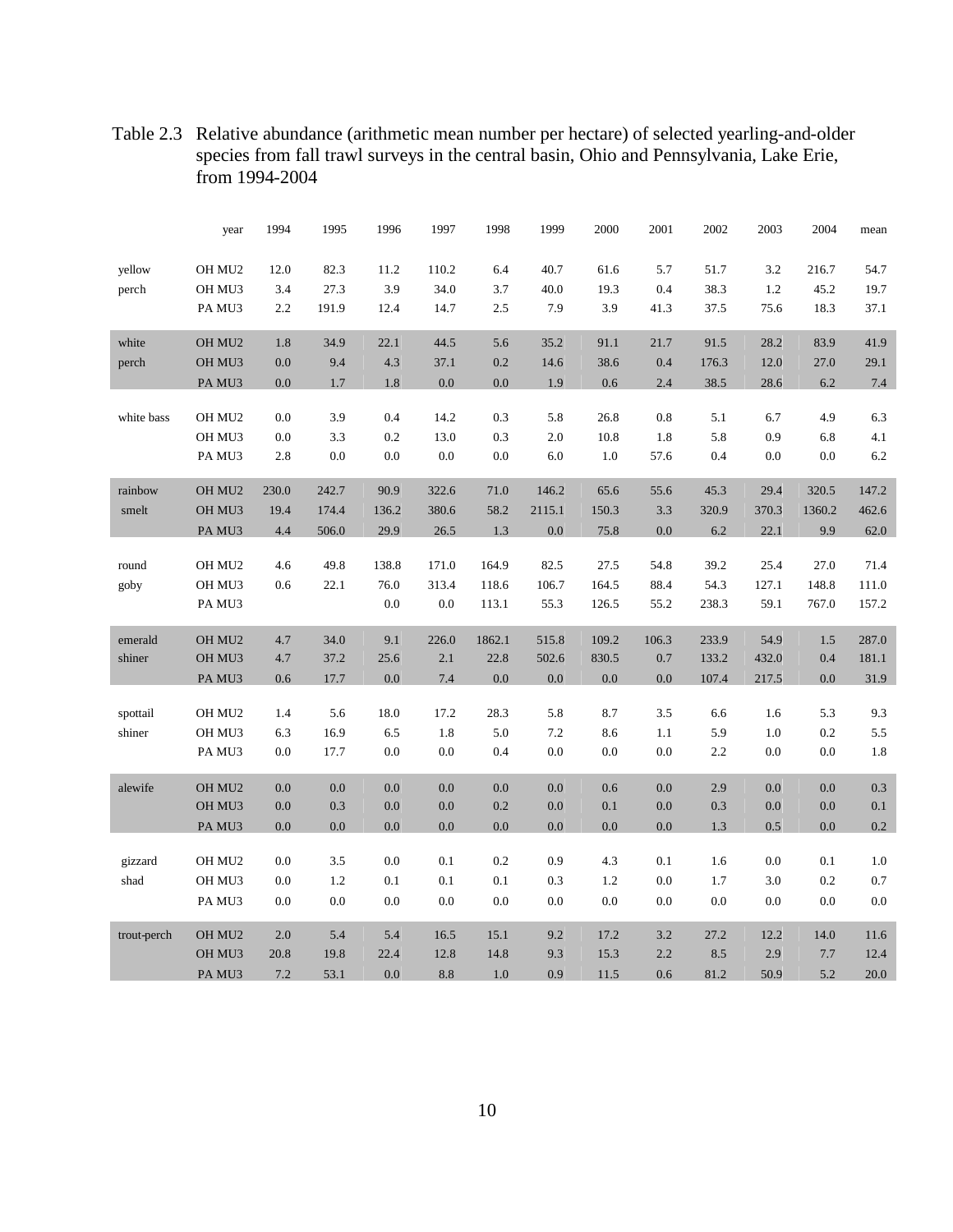

**Figure 2.1 Mean fork length of Age 0 and 1 rainbow smelt from October OMNR index trawl surveys in Long Point Bay, Lake Erie.**



Figure 2.2 Density of age-0 yellow perch and walleye in the western basin of Lake Erie, August 1987-2004.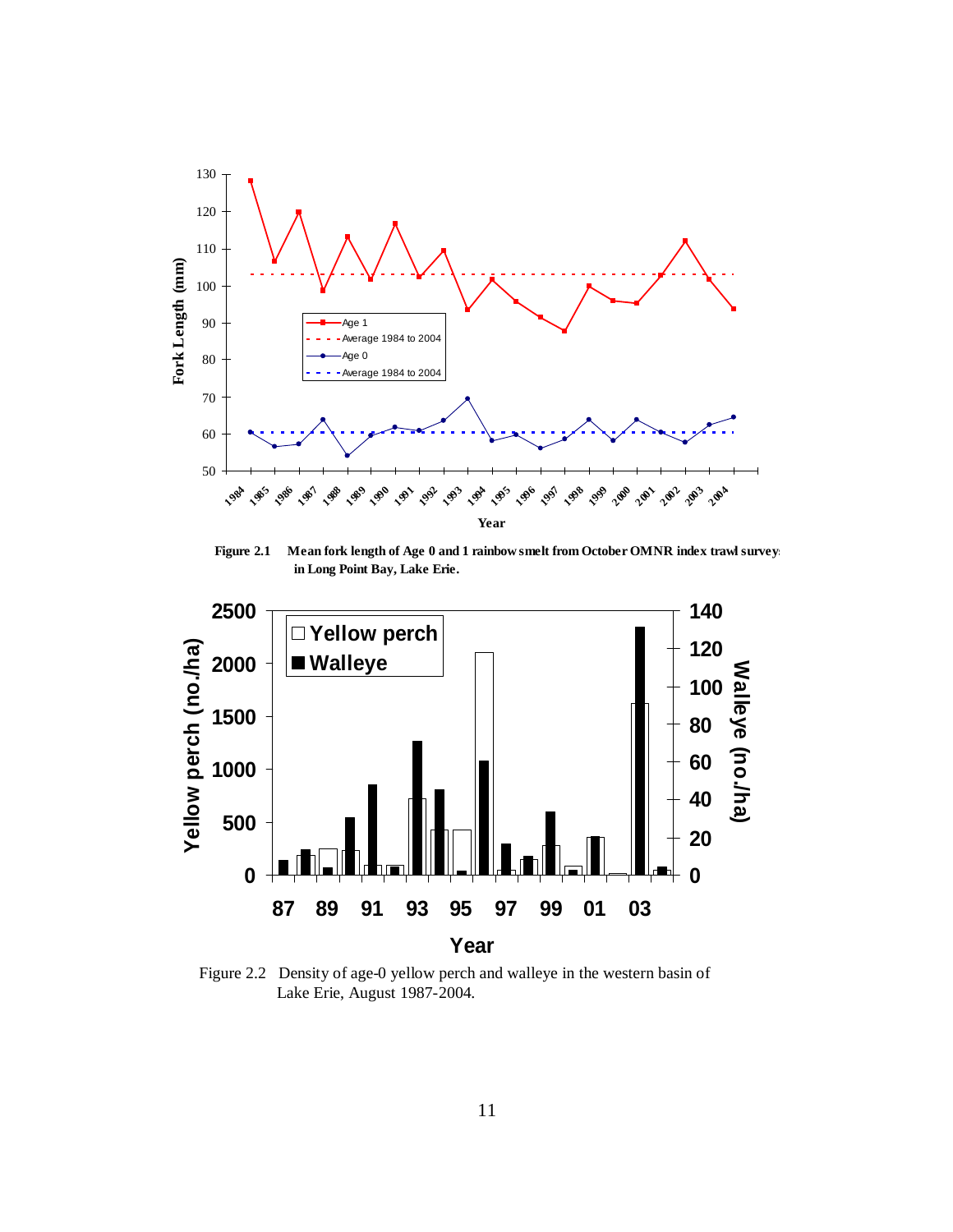

Figure 2.3 Density of age-0 alewife and gizzard shad in the western basin of Lake Erie, August 1987-2004.



Figure 2.4 Density of age-0 and age-1+ shiners (*Notropis* spp.) in the western basin of Lake Erie, August 1987-2004.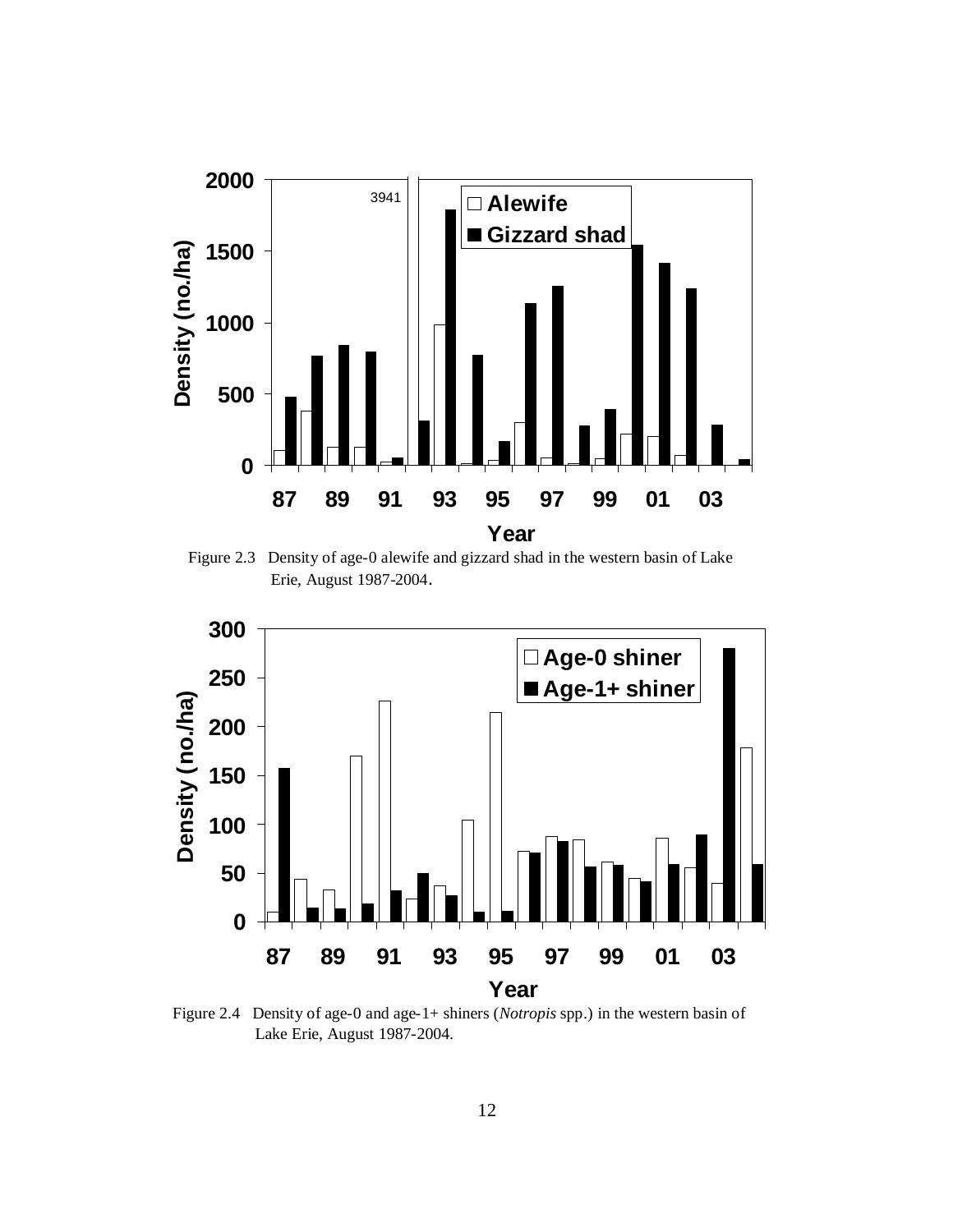## **3.0 Interagency Trawling Program**

.

An ad-hoc Interagency Index Trawl Group (ITG) was formed in 1992 to first view the interagency index trawl program in western Lake Erie and recommend standardized trawling methods for assessing fish community indices; and second, to lead the agencies in calibration of index trawling gear using SCANMAR acoustical instrumentation. Before dissolving in March 1993, the ITG recommended the Forage Task Group (FTG) continue the work on interagency trawling issues. Progress on these charges is reported below.

#### **3.1 Trawl Calibration** (M. Bur)

Since the early 1990's Lake Erie agencies have had access to the USGS Great Lakes Science Center's Scanmar acoustic mensuration gear. The gear has been used to determine actual fishing dimensions of bottom and mid-water trawls, enabling precise determination of area and volume swept during indexing programs, and facilitating more direct comparison and integration of datasets among agencies. Without trawl mensuration, the FTG would not be able to provide density and biomass estimates by all agencies in the lake wide standard (per hectare). However, after 15 years of reliable service, the USGS-GLSC's Scanmar is no longer functional. Recent repairs in excess of \$3K were paid by the USGS-GLSC but additional problems arose in 2004, that rendered the system inoperable and it was deemed irreparable. With changes in vessel fleet and trawl configuration, it is essential that the Lake Erie agencies find access to suitable trawl mensuration equipment. Some agencies have not updated their trawl measurements in over 10 years, and several agencies have never measured their midwater trawls now being used in the hydroacoustic programs. The FTG has therefore identified the purchase of acoustic mensuration gear as vitally important to the continued lake wide assessment of forage fish in Lake Erie.

## **3.2 Summary of Species CPUE Statistics** (by T. Johnson, J. Tyson and J. Zhu)

Interagency trawling has been conducted in Ontario, Ohio and Michigan waters of the western basin of Lake Erie in August of each year since 1987. This interagency trawling program was developed to measure basin-wide recruitment of percids. More recently, the interpretation has been expanded to provide basin-wide community abundance indices, including forage fish abundance and growth. Information collected during the surveys includes length and abundance data on all species collected. A total of 62-90 standardized tows conforming to a depth-stratified (0- 6m and >6m) random design are conducted annually by OMNR and ODNR throughout the western basin; results of 70 trawls were used in the analyses in 2004 (Figure 3.1).

In 1992, the ITG recommended that the FTG review its interagency trawling program and develop standardized methods for measuring and reporting basin-wide community indices. Historically, indices from bottom trawls had been reported as relative abundances, precluding the pooling of data between agencies. In 1992, in response to the ITG recommendation, the FTG began the standardization and calibration of trawling procedures between agencies so that the indices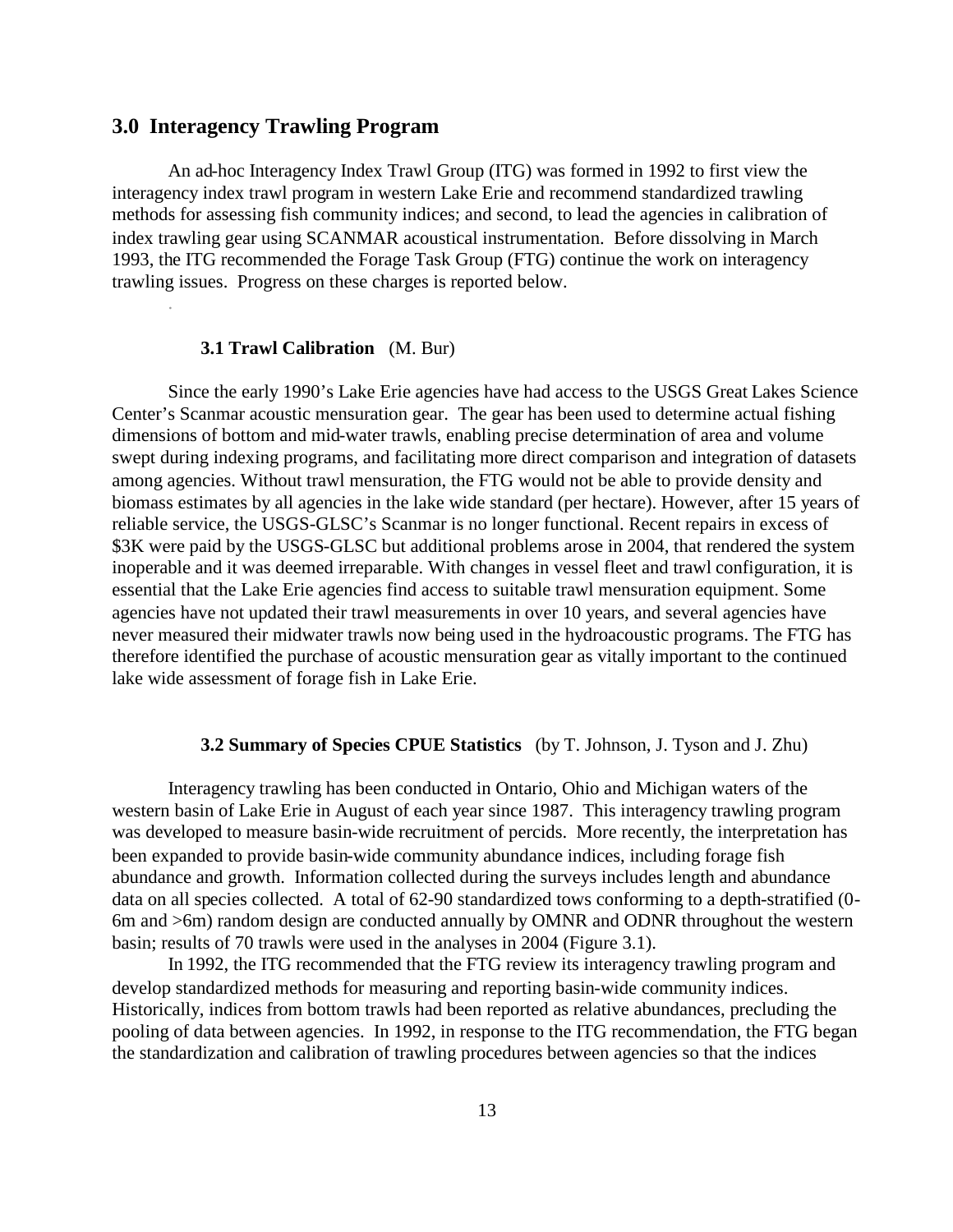could be combined and quantitatively analyzed across jurisdictional boundaries. SCANMAR was employed by most Lake Erie agencies in 1992, by OMNR and ODNR in 1995, and by ODNR alone in 1997 to calculate actual fishing dimensions of the bottom trawls. In the western basin, net dimensions from the 1995 SCANMAR exercise are used for the OMNR vessel, while the 1997 results are applied to the ODNR vessel. In 2002, ODNR began interagency trawling with the new vessel *R.V Explorer II*, and SCANMAR was again employed to estimate the net dimensions in 2003.

The FTG recognizes the increasing interest in using information from this bottom trawling program to express abundance and distribution of the entire prey fish community of the western basin. Preliminary survey work by OMNR in 1999 demonstrated the potential to underestimate the abundance of pelagic fishes (principally clupeids and cyprinids) when relying solely on bottom trawls. The FTG will continue to recognize the strength of hydroacoustics to describe pelagic fish distribution and abundance, and has developed hydroacoustic programs for the east and central basins of Lake Erie. However, the shallow depths and complex bathymetry of the western basin provide challenges to implementing a hydroacoustic program in this basin, such that other pelagic sampling techniques are also being explored. The FTG has proposed a side-by-side comparison of available technologies (bottom trawl, mid-water trawl, conventional downward looking hydroacoustics, side-scan, and stationary upward looking sonar) in 2005 to estimate the abundance of all available fish species. These exercises are not intended to replace the bottom trawling program but rather estimate the biases in our current approach and explore alternative techniques that may supplement our current long-term program. Results of the *Trawl Comparison Exercise* of 2003 have now been fully analyzed (see summary below), and an evaluation of the effects of applying fishing power corrections to the long-term time series will be undertaken in 2005.

Presently, the FTG estimates basin-wide abundance of forage fish in the western basin using information from SCANMAR trials, total trawling distance, and catches from the August interagency trawling program. Species-specific abundance estimates  $(\text{\#/ha or }\text{\#/m}^3)$  are combined with length-weight data to generate a species-specific biomass estimate for each tow. Arithmetic mean volumetric estimates of abundance and biomass are extrapolated by depth strata (0-6m, >6m) to the entire western basin to obtain an absolute estimate of forage fish abundance and biomass for each species. For reporting purposes, species have been pooled into three functional groups: clupeids (age-0 gizzard shad and alewife), soft-rayed fish (rainbow smelt, emerald and spottail shiners, other cyprinids, silver chub, trout-perch, and round gobies), and spiny-rayed fish (age-0 for each of white perch, white bass, yellow perch, walleye and freshwater drum). However, gear biases discussed above must be considered when interpreting basin-wide absolute estimates of fish abundance and biomass.

Total forage abundance and biomass increased in 2004, reaching its highest level since the mid 1990s (Figure 3.2 and 3.3). The exceptionally strong white perch year class in 2004, and associated increase in the spiny-rayed group was responsible for much of this increase. Soft-rayed abundance and biomass doubled relative to 2003 reflecting a large increase in trout-perch and round goby CPUE. Both clupeid species faced further declines in abundance, yielding the lowest clupeid index recorded since the survey began in 1987. Relative biomass of clupeid, soft-rayed, and spinyrayed species was 1.2%, 17.8%, and 81.0%, markedly different than the historic averages of 40.1%, 10.3%, and 49.6% (Figure 3.3). Walleye show a clear preference for clupeids and soft-rayed fishes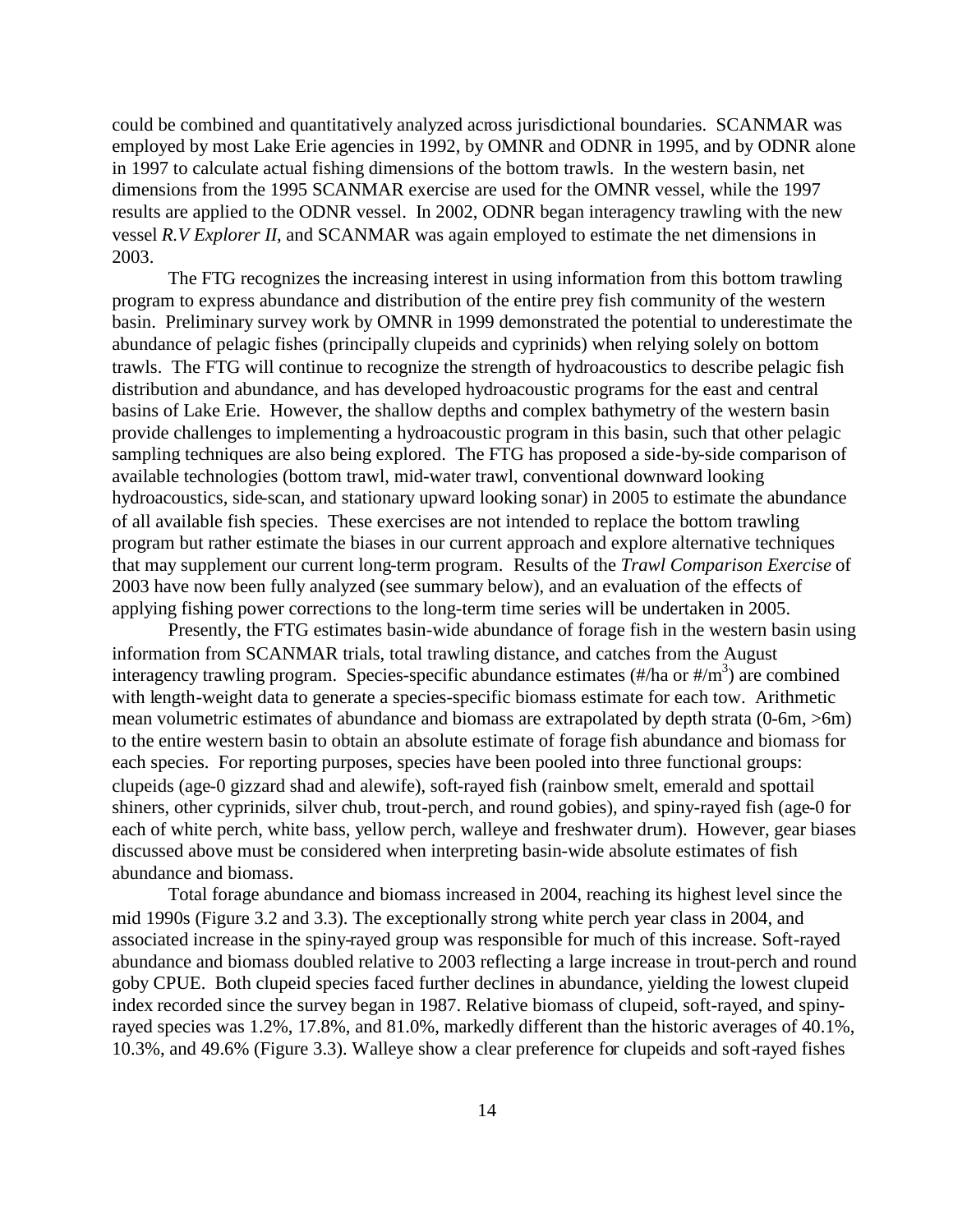over spiny-rayed prey (Knight and Vondracek 1993), and the second consecutive year of poor clupeid production does not bode well for the strong 2003 walleye year class. Increased abundance of cyprinids and round gobies may offset some of the predatory demand, while high catches of trout perch will likely yield little benefit to piscivores, as trout-perch are rarely observed in the diets of predatory fish in Lake Erie.

Mean length of age-0 fishes was down in 2004 (Figure 3.4). Cooler water temperatures and lower planktonic prey abundance (preliminary findings of the lower trophic level monitoring), combined with increased competition for prey from the large white perch year class may have contributed to these declines in growth rates. Higher density of age-1 piscivores may have increased demand for forage, selectively removing the larger individuals of the recruiting species. Length of age-0 for select species include: walleye (140mm), yellow perch (62 mm), white bass (46 mm), and white perch (50 mm). No age-0 smallmouth bass were sampled in 2004. Long-term averages for the same species are: walleye (135 mm), yellow perch (67 mm), smallmouth bass (82 mm), white bass (68 mm), and white perch (58 mm).

Spatial maps of forage distribution were constructed using site-specific catches (#/ha) of the functional forage groups (Figure 3.5). Abundance contours were generated using kriging contouring techniques to interpolate abundance between trawl locations. Exceptionally low catches of clupeids were evident throughout the basin, although local maxima occurred in the central portion of the basin. Traditionally, clupeid catches are highest along the south shore, with gizzard shad densities loosely corresponding to the Maumee River plume. Soft-rayed fish (predominantly trout-perch and round gobies) were most abundant in the northwest portion of the basin, a pattern similar to that seen in previous years. Spiny-rayed abundance was distributed across the basin, although a local maxima in Pigeon Bay was driven by exceptionally high catches of age-0 white perch. Relative abundance of the dominant species includes: age-0 white perch (71.9%), trout-perch (7.7%), age-1 yellow perch (4.5%), and round goby (2.6%). Total forage abundance averaged 5,861 fish/ha across the western basin, increasing 18% from 2003 to remain above the long-term average (4,705 fish/ha). Clupeid density was only 34.2 fish/ha (average 1,182 fish/ha), soft-rayed fish density was 968 fish/ha (average 429 fish/ha), and spiny-rayed fish density was 4,847 fish/ha (average 3,090 fish/ha).

### **3.3 Trawl Comparison Exercise** (by J. Tyson, T. Johnson, and M Bur)

One of the strengths of the interagency reporting format is that the distribution and abundance of fishes can be represented across the entire basin, irrespective of jurisdictional boundaries that have no influence on fish behavior. However, differences in trawl design, vessel operation, sample processing and interpretation of data can confound the pooling of the data. The SCANMAR exercise has provided a means to calibrate each agency trawl to its true fishing dimensions (height and width of trawl opening); but does not address other potential differences between agency trawling programs. Fishing Power Correction factors (FPCs) are generated to address systematic differences in agency trawling programs, providing a statistically defensible basis to combine the data. The procedures for conducting an FPC experiment were outlined at a workshop conducted in August 2000 by the Forage Task Group, in conjunction with the Ohio Chapter of the American Fisheries Society. The five Lake Erie research vessels that conduct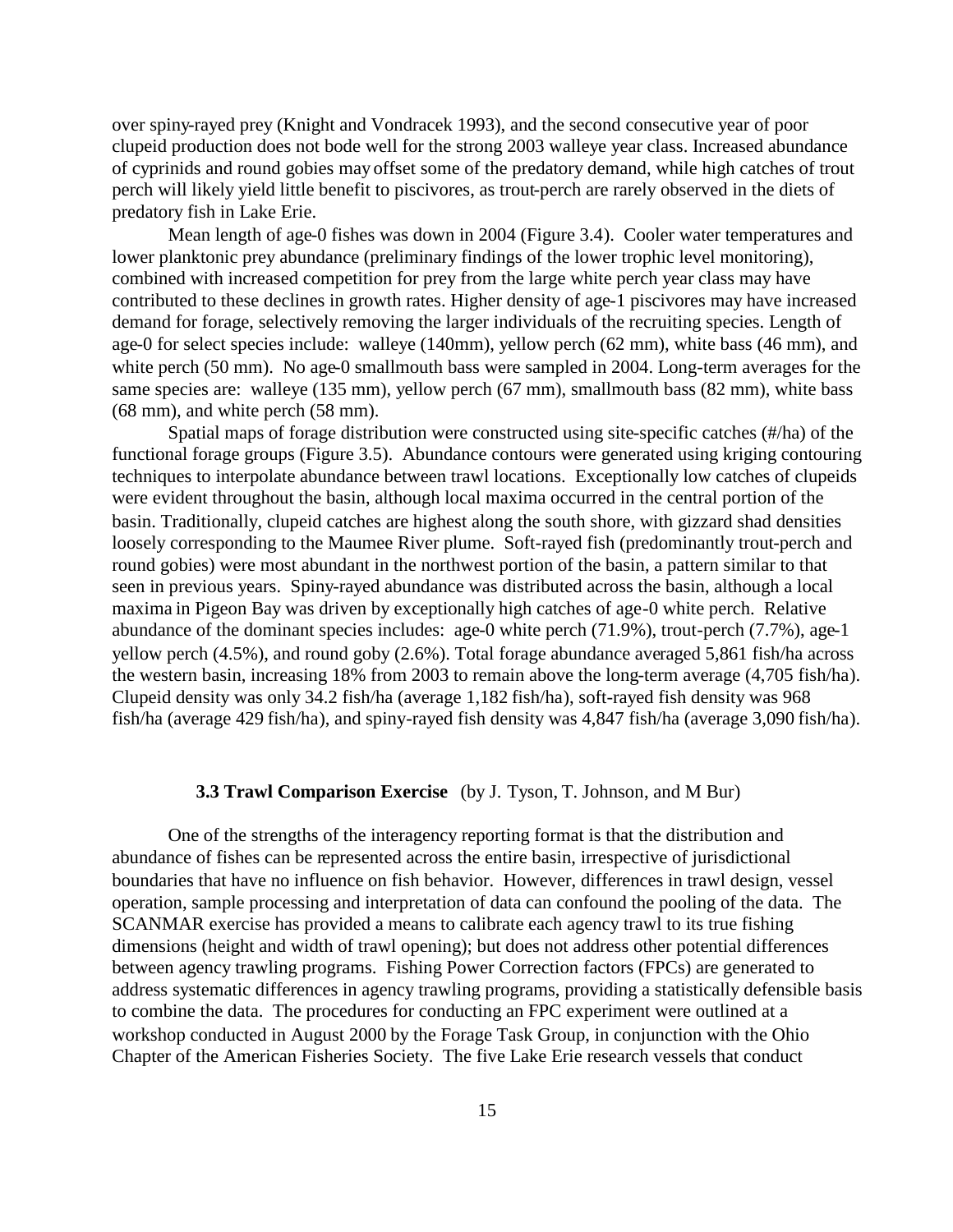trawling in the west and central basins of Lake Erie then implemented the trawl comparison experiment in September 2003.

A total of 232 side-by-side trawls were conducted in a 2.5  $km^2$  area over a three day period. During 2004, representatives of the agencies involved in the experiment committed time towards analysis and write-up of the catch-per-unit-effort data collected during the side-by-side trawl calibration experiment. We estimated FPCs for the 10 most commonly encountered species-age groups by each vessel during the experiment (Table 1). We then used an objective decision rule (Monro 1998) to determine whether to apply the FPCs. Of the five research vessels, the R.V. Grandon was the most efficient (highest CPUE), while the other 4 vessels exhibited catch rates more similar to one another. Most of the FPCs ranged from 0.50-3.0. For most vessel-species-age group combinations there was little evidence of systematic bias in the catch-per-unit effort data. However, the decision rule we used indicated that in most cases, application of the FPCs should be applied to reduce bias. With standardized estimates of catch-per-unit effort, the Lake Erie agencies will have the ability to directly compare and combine abundance time series. This is important for the recruitment estimation component of the walleye and yellow perch modeling exercises. With comparable data, the walleye recruitment index has better predictive capabilities than what is currently being used ( $r^2 = 0.87$ , p<0.001 for corrected data) (Figures 3.6 and 3.7). In 2005, both percid recruitment and forage abundance data collected during the interagency trawling exercise will be corrected for differences in catchability using the above developed FPCs. For additional information on the comparative trawling exercise, analytical techniques and results, see the companion manuscript entitled "**Fishing Power Correction Factor Estimates: An Application to Lake Erie Trawl Surveys".**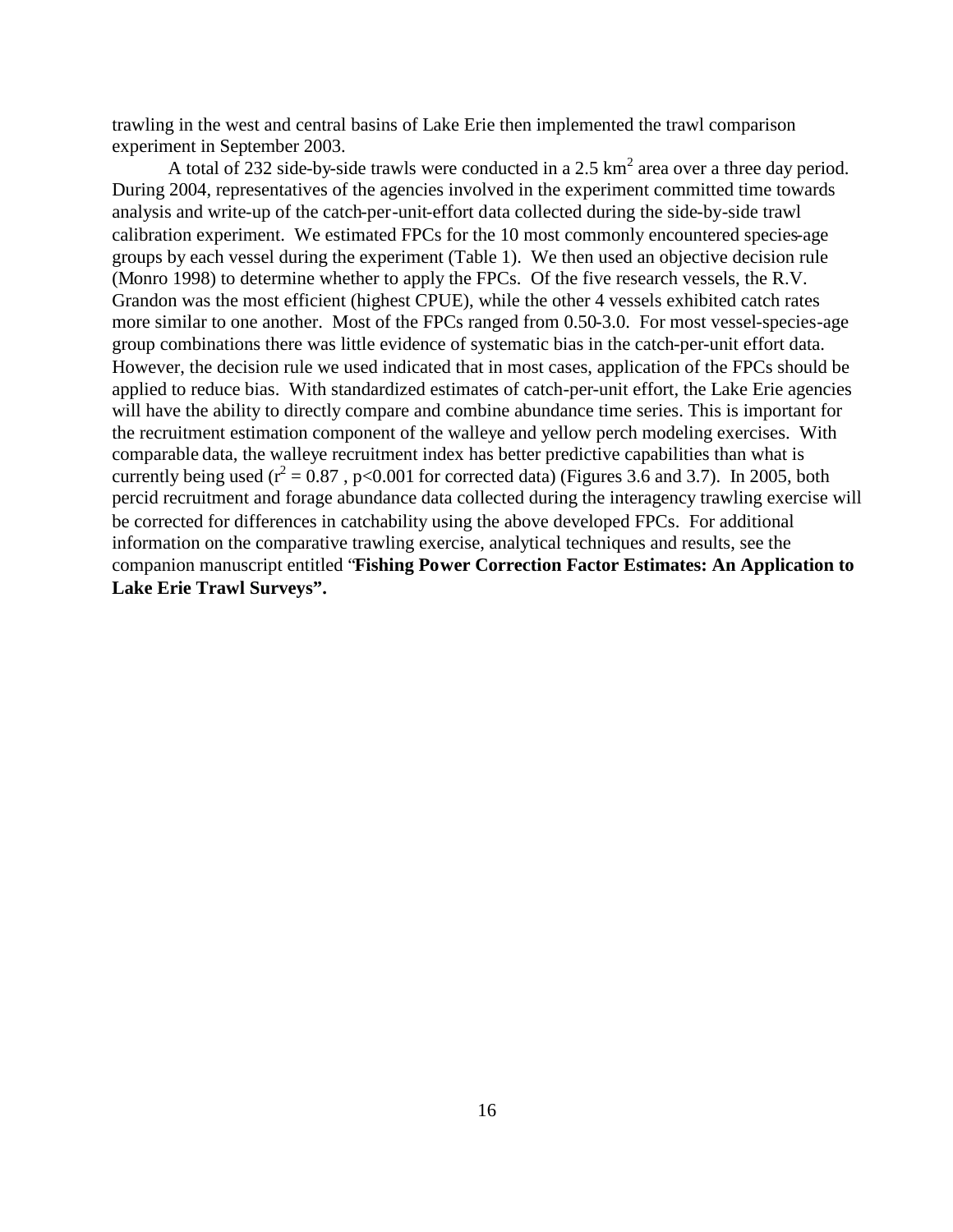|                             | group comomations. All FFCs are calculated relative to the K.V. Reeliosay. | Age      | Trawl          | Mean CPUE   |            |                  | Decision    |
|-----------------------------|----------------------------------------------------------------------------|----------|----------------|-------------|------------|------------------|-------------|
| Vessel                      | Species                                                                    | group    | Hauls          | (#/hectare) | <b>FPC</b> | 95% CI           | rule *      |
| R.V. Explorer Gizzard shad  |                                                                            | age-0    | $\overline{7}$ | 35.36       | 0.756      | $-1.94 - 3.45$   | Y           |
|                             | Emerald shiner                                                             | $age-0+$ | 40             | 77.50       | 1.611      | $-0.36 - 3.58$   | Y           |
|                             | Troutperch                                                                 | $age-0+$ | 48             | 116.77      | 0.701      | $0.38 - 1.02$    | Y           |
|                             | White perch                                                                | $age-0$  | 50             | 479.87      | 1.137      | $0.17 - 2.10$    | Y           |
|                             | White bass                                                                 | age-0    | 32             | 17.06       | 3.092      | $1.22 - 4.96 z$  | Y           |
|                             | Yellow perch                                                               | age-0    | 51             | 1012.15     | 0.933      | $-0.45 - 2.32$   | $\mathbf N$ |
|                             | Yellow perch                                                               | $age-1+$ | 46             | 131.74      | 0.955      | $0.51 - 1.40$    | N           |
|                             | Walleye                                                                    | $age-0$  | 51             | 113.70      | 1.561      | $1.10 - 2.02 z$  | Y           |
|                             | Round goby                                                                 | $age-0+$ | 43             | 233.59      | 0.426      | $-0.06 - 0.91$ z | Y           |
|                             | Freshwater drum                                                            | $age-1+$ | 48             | 251.63      | 0.623      | $0.25 - 1.00$    | Y           |
| R.V. Gibraltar Gizzard shad |                                                                            | age-0    | 6              | 61.66       | 0.220      | $0.03 - 0.41 z$  | Y           |
|                             | Emerald shiner                                                             | $age-0+$ | 38             | 60.55       | 2.070      | $0.01 - 4.14$    | Y           |
|                             | Troutperch                                                                 | $age-0+$ | 42             | 87.47       | 0.955      | $0.48 - 1.43$    | ${\bf N}$   |
|                             | White perch                                                                | age-0    | 43             | 514.01      | 0.991      | $-0.21 - 2.20$   | N           |
|                             | White bass                                                                 | $age-0$  | 34             | 26.89       | 1.641      | $0.07 - 3.21$    | Y           |
|                             | Yellow perch                                                               | age-0    | 45             | 739.24      | 1.321      | $-0.01 - 2.64$   | Y           |
|                             | Yellow perch                                                               | $age-1+$ | 40             | 103.87      | 1.145      | $0.52 - 1.77$    | Y           |
|                             | Walleye                                                                    | $age-0$  | 45             | 119.17      | 1.520      | $0.95 - 2.08$    | Y           |
|                             | Round goby                                                                 | $age-0+$ | 39             | 84.48       | 1.044      | $0.14 - 1.94$    | $\mathbf N$ |
|                             | Freshwater drum                                                            | $age-1+$ | 41             | 113.58      | 1.487      | $0.81 - 2.16$    | Y           |
| R.V. Grandon Gizzard shad   |                                                                            | $age-0$  | 12             | 81.11       | 0.491      | $-1.19 - 2.18$   | Y           |
|                             | Emerald shiner                                                             | $age-0+$ | 34             | 211.47      | 0.656      | $-1.06 - 2.37$   | Y           |
|                             | Troutperch                                                                 | $age-0+$ | 34             | 134.89      | 0.643      | $0.23 - 1.06$    | Y           |
|                             | White perch                                                                | $age-0$  | 36             | 771.40      | 0.699      | $-0.51 - 1.91$   | Y           |
|                             | White bass                                                                 | age-0    | 32             | 38.16       | 0.649      | $0.39 - 0.91$ z  | Y           |
|                             | Yellow perch                                                               | age-0    | 35             | 1266.82     | 0.806      | $-0.64 - 2.25$   | Y           |
|                             | Yellow perch                                                               | $age-1+$ | 35             | 122.83      | 0.936      | $0.32 - 1.56$    | $\mathbf N$ |
|                             | Walleye                                                                    | age-0    | 35             | 214.55      | 0.903      | $0.41 - 1.40$    | Y           |
|                             | Round goby                                                                 | $age-0+$ | 31             | 176.80      | 0.523      | $-0.55 - 1.60$   | Y           |
|                             | Freshwater drum                                                            | $age-1+$ | 33             | 62.60       | 2.010      | $1.19 - 2.83 z$  | Y           |
| R.V. Musky II Gizzard shad  |                                                                            | age-0    | $\overline{4}$ | 64.70       | 0.506      | $-0.25 - 1.27$   | Y           |
|                             | Emerald shiner                                                             | $age-0+$ | 31             | 51.72       | 1.666      | $0.46 - 2.87$    | Y           |
|                             | Troutperch                                                                 | $age-0+$ | 42             | 73.63       | 1.127      | $0.76 - 1.49$    | Y           |
|                             | White perch                                                                | age-0    | 50             | 233.42      | 2.336      | $0.86 - 3.81$    | Y           |
|                             | White bass                                                                 | age-0    | 22             | 15.17       | 4.196      | $0.95 - 7.44$    | Y           |
|                             | Yellow perch                                                               | age-0    | 49             | 972.15      | 0.962      | $-0.04 - 1.98$   | ${\bf N}$   |
|                             | Yellow perch                                                               | $age-1+$ | 48             | 36.51       | 3.372      | $1.50 - 5.38$ z  | Y           |
|                             | Walleye                                                                    | age-0    | 51             | 63.70       | 2.738      | $2.18 - 3.39 z$  | $\mathbf Y$ |
|                             | Round goby                                                                 | $age-0+$ | 38             | 86.52       | 1.223      | $-0.08 - 2.53$   | $\mathbf Y$ |
|                             | Freshwater drum                                                            | $age-1+$ | 16             | 4.99        | 33.687     | $26.32 - 41.05$  | Y           |

Table 3.1. Mean CPUEs and fishing power correction factors by vessel-species-age group combinations. All FPCs are calculated relative to the R.V. Keenosay.

 $\overline{z}$  - Indicates statistically significant difference from 1.0 ( $\alpha$ =0.05)

\* Y means decision rule applied, N means decision rule not applied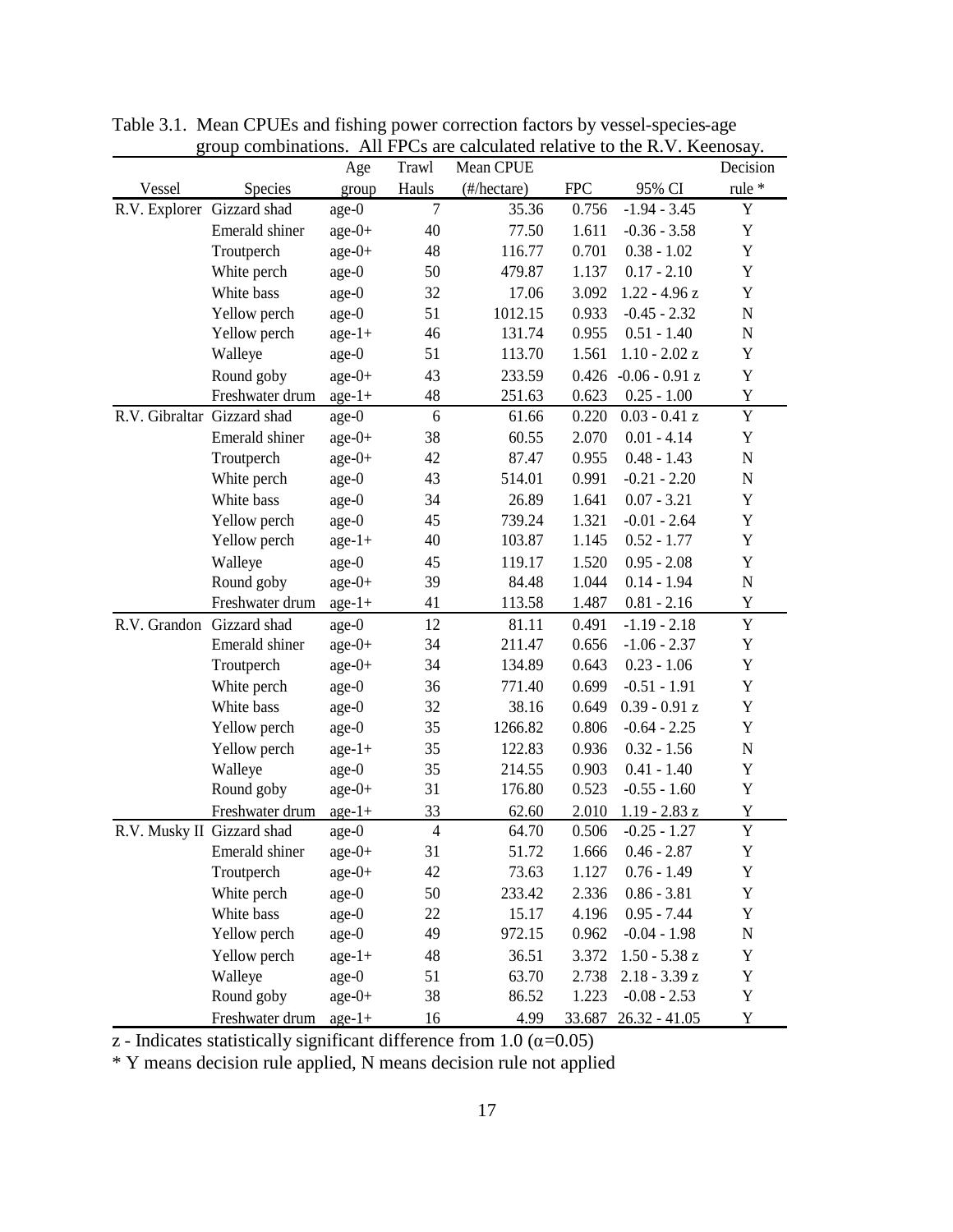

Figure 3.1 Trawl locations for the western basin interagency bottom trawl survey, August 2003.



Figure 3.2 Mean density (no. / ha) of prey fish by functional group in western Lake Erie, August 1987-2004.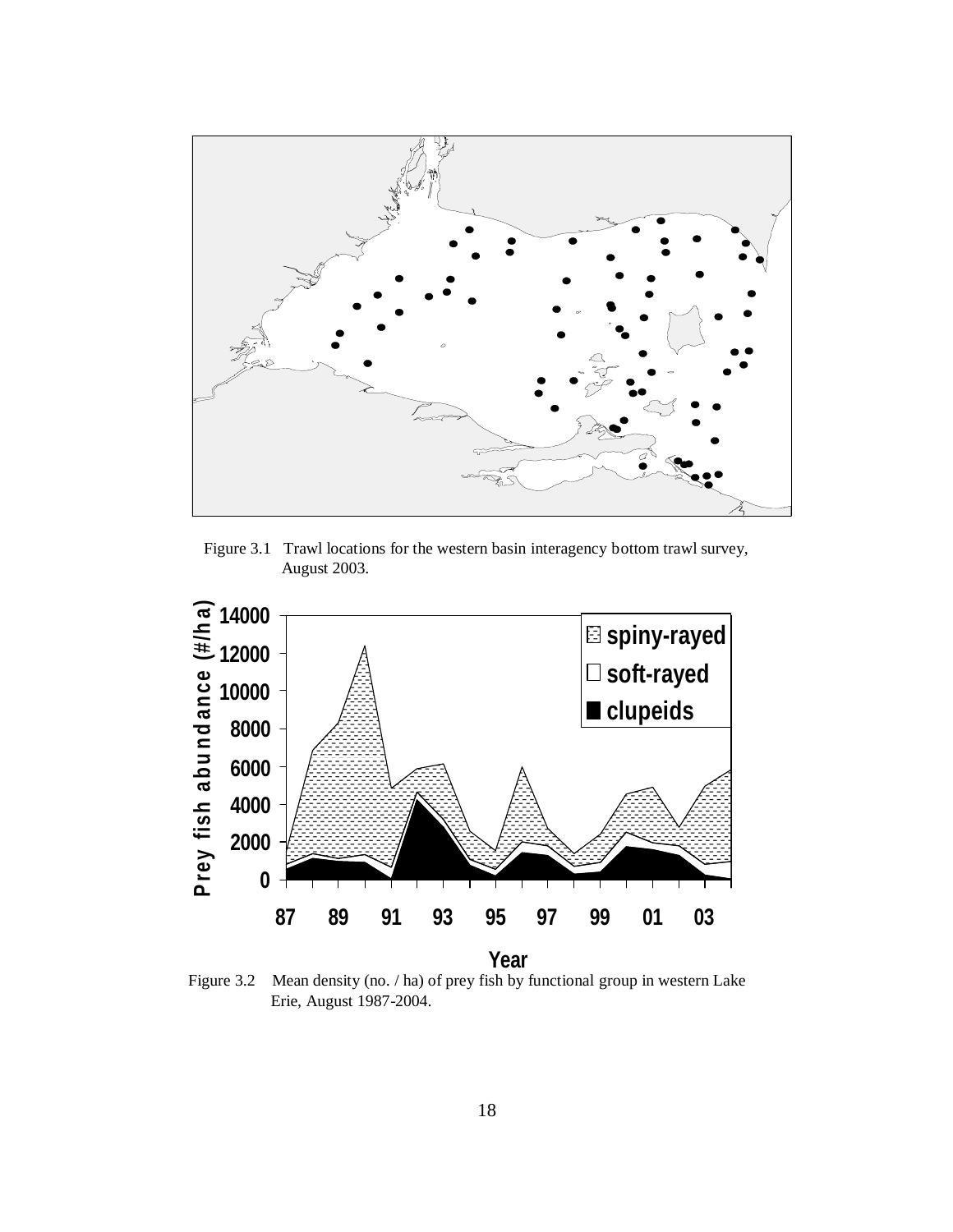

Figure 3.3 Mean biomass (tonnes) of prey fish by functional group in western Lake Erie, August 1987-2004.



Figure 3.4 Mean total length (mm) of select age-0 fishes in western Lake Erie, August 1987- 2004.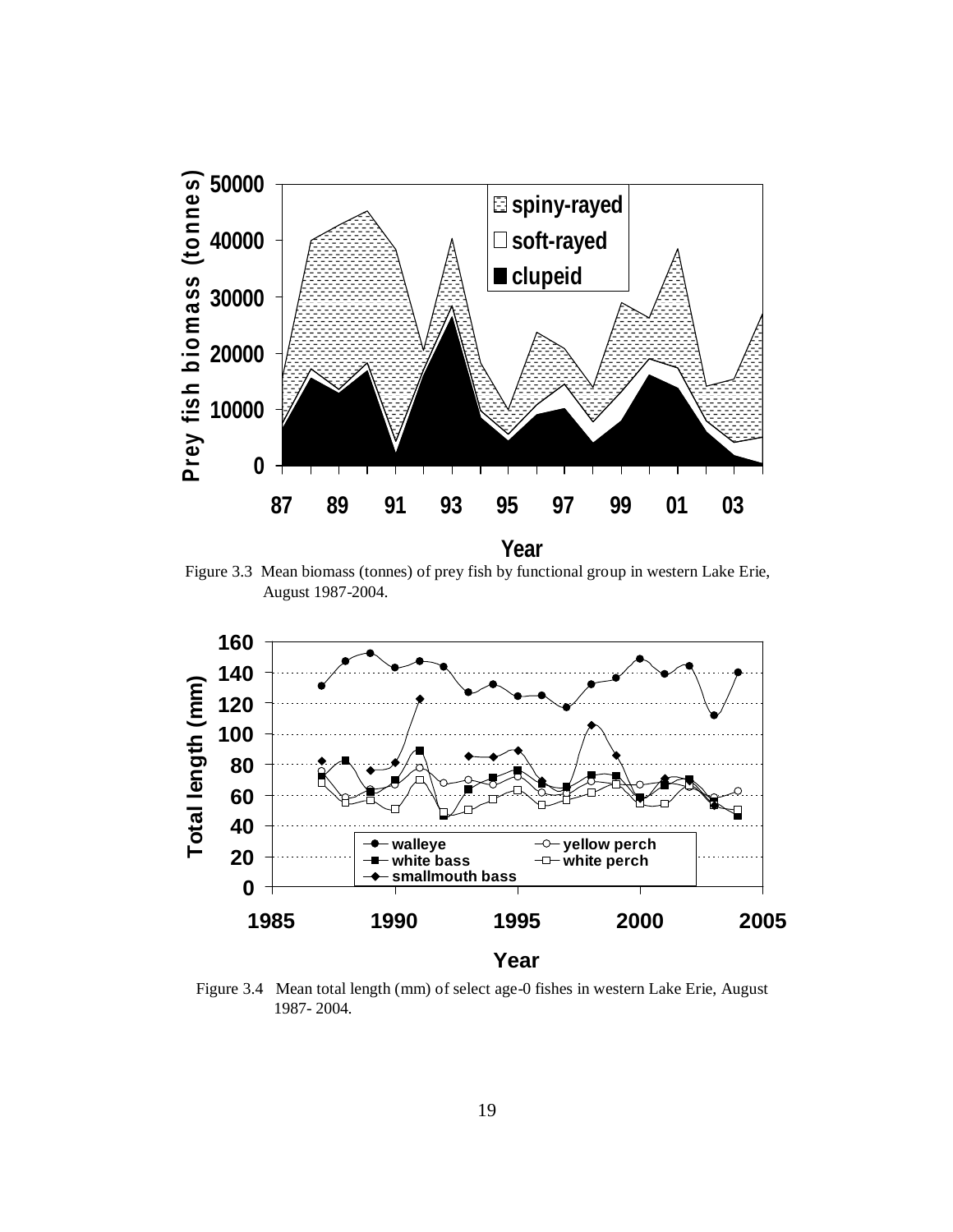

Figure 3.5 Spatial distribution of clupeids, soft-rayed forage, spiny-rayed forage, and total forage in western Lake Erie, August 2004. Contour levels vary for each functional group.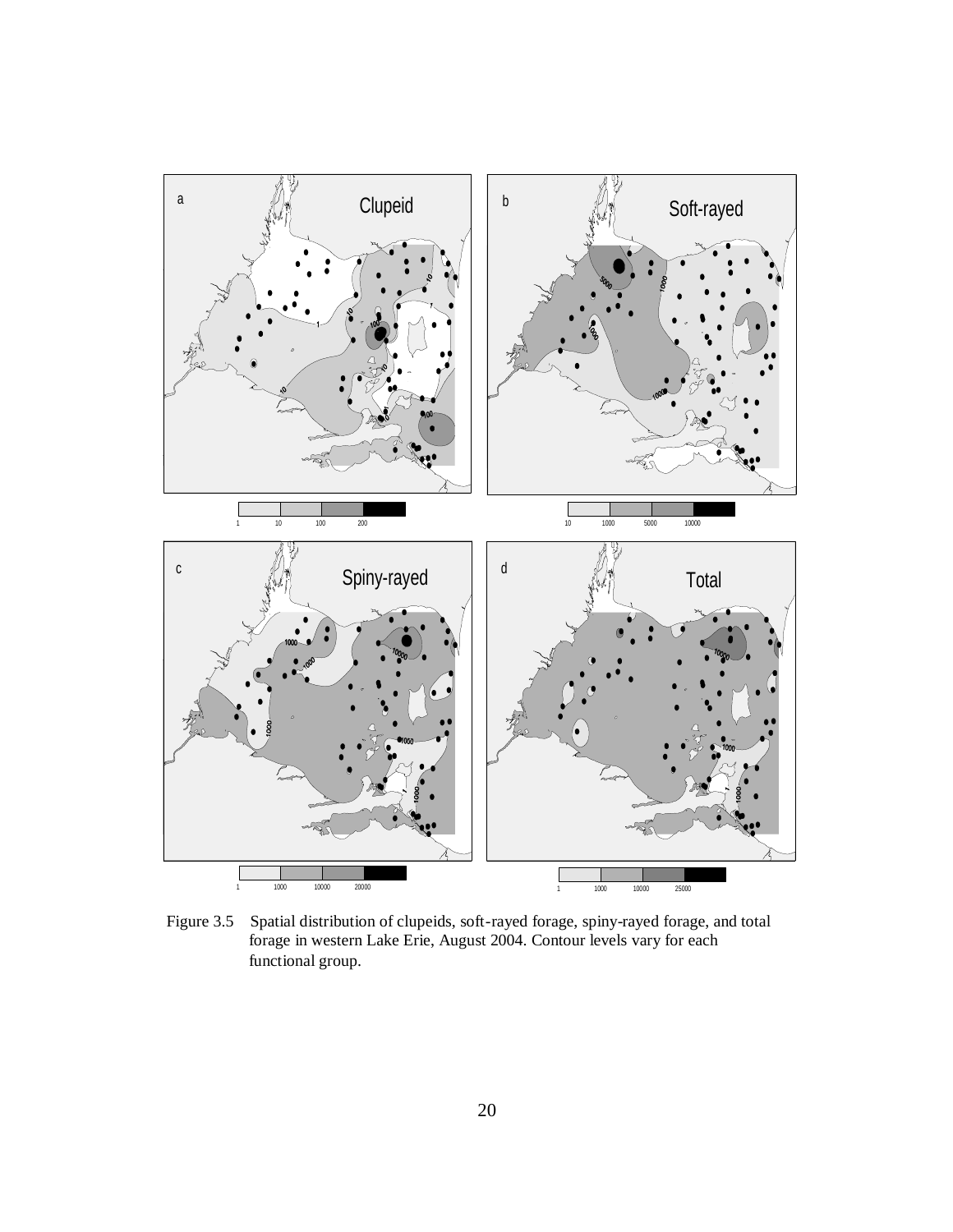

Figure 3.6 Combined age-0 walleye abundance index (#/hectare) and age-2 abundance for the same year class as estimated from ADMB, 1987-2002.



Figure 3.7. Regression of age-2 walleye abundance on combined age-0 walleye abundance. Data were log transformed to linearize.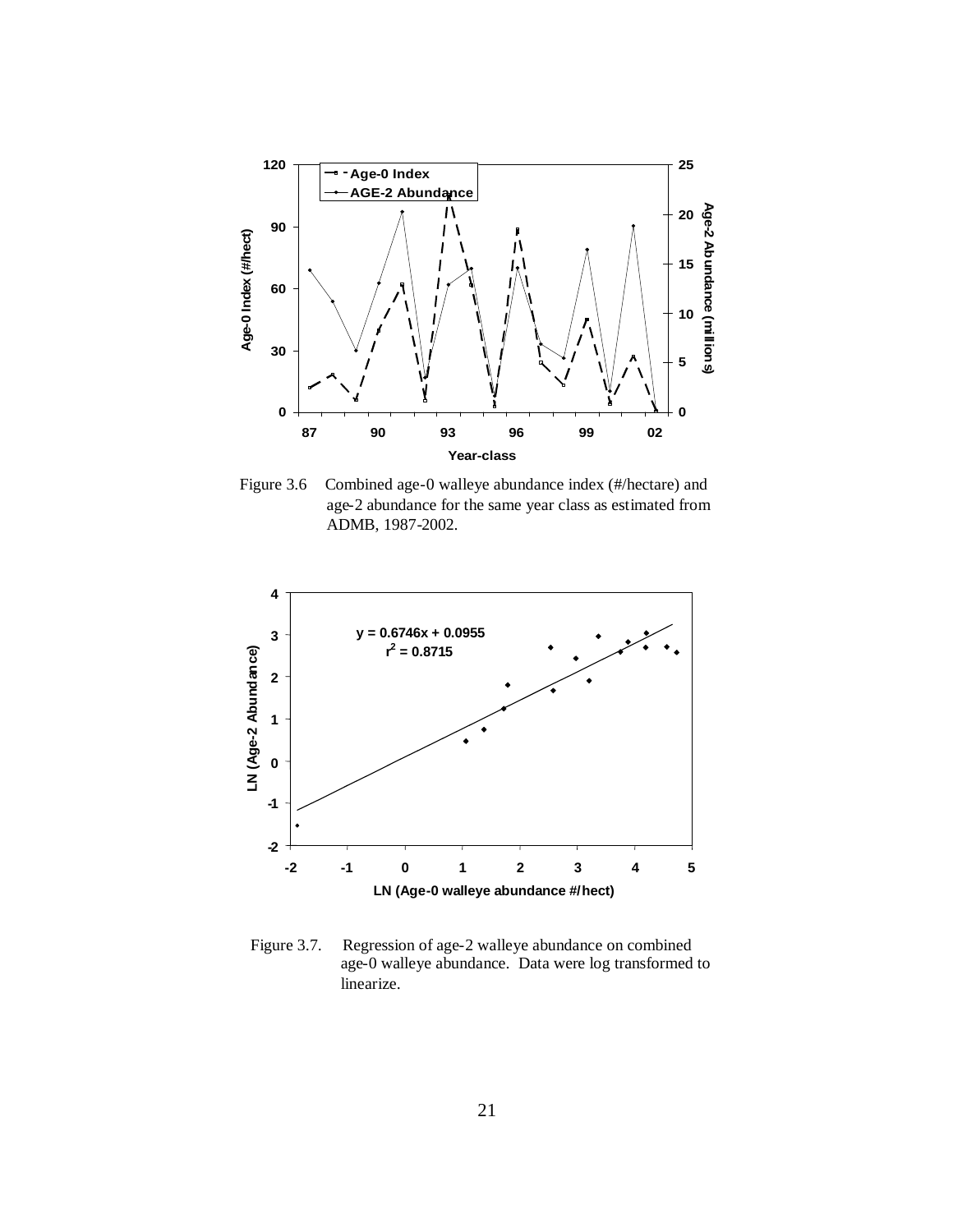## **4.0 Acoustic Survey Program**

## **4.1 East Basin Acoustic Survey** (by L. Witzel, and D. Einhouse)

## **Introduction**

Since 1993, the Forage Task Group (FTG) has used a fisheries acoustic system as an additional tool to assess pelagic forage fish stocks in eastern Lake Erie. Surveys from 1993 to 1996 surveys were principally summertime efforts using the New York State Department of Environmental Conservation's 70-kHz single beam echosounder (Simrad EY-M, 7024 transducer). Since 1996, ongoing summertime acoustic survey efforts used a modern 120-kHz split-beam system (Simrad EY-500) that was jointly purchased by the Lake Erie Committee (LEC) member agencies and the Great Lakes Fishery Commission (GLFC). The 1998 and 1999 survey years included broader seasonal coverage during spring (June), summer (July) and fall (October) assessment efforts. After 1999, only the July acoustic survey was continued as a standard, long-term measure of pelagic forage fish density and distribution in eastern Lake Erie. Throughout this acoustic monitoring program data collection has been coordinated among FTG member agencies with several research vessels (Argo, Erie Explorer, Keenosay, Musky II, and Perca) participating in various aspects of the data collection and calibration. Recent year's surveys and ongoing data analysis has been principally coordinated between the Ontario Ministry of Natural Resources (OMNR) and New York State Department of Environmental Conservation (NYSDEC).

Beyond maintaining the long-term summertime eastern basin survey program, the FTG has been actively pursuing initiatives to address survey design and analysis procedures to maintain an up-to-date and defensible scientific method for ongoing surveys. Through a GLFC grant (Einhouse and Witzel 2003) Lake Erie's FTG acquired a site license for SonarData's Echoview acoustic signal processing software. This grant also supported accompanying software training for selected members of the FTG. Subsequently, the newly trained individuals led a workshop to introduce Echoview software to other biologists connected with fisheries acoustic surveys on Lake Erie. In December 2004 OMNR and NYSDEC jointly purchased a secondary site license for the Echoview software that functionally doubled the capacity for processing acoustic data. Also during 2004, eastern basin FTG members initiated efforts to upgrade the Lake Erie acoustic echosounder system. This initiative is ongoing and is expected to result in the purchase of a new hydroacoustic echosounder through a partnership cost-sharing arrangement among Lake Erie Committee (LEC) member agencies and the GLFC in the spring of 2005. Significant progress was made this winter to prepare the extensive backlog of split-beam acoustic data from July East Basin surveys since 1997 for standardized echo-integration and post-processing using Echoview and other software. Survey results are anticipated to be available for reporting by late 2005.

Two FTG members remain ongoing participants in a GLFC-sponsored Great Lakes Acoustic Study Group charged with preparing an array of standard operating procedures for Great Lakes acoustic investigations. In addition, Lake Erie acoustic surveys have contributed to four recent publications advancing our approach to survey design (Conners 1999, Conners and Schwager 2002), abundance estimation (Rudstam et al. 2003), and comparing density estimates through a time series that employed different acoustic systems (Rudstam et al. 1999). Finally, the FTG members continue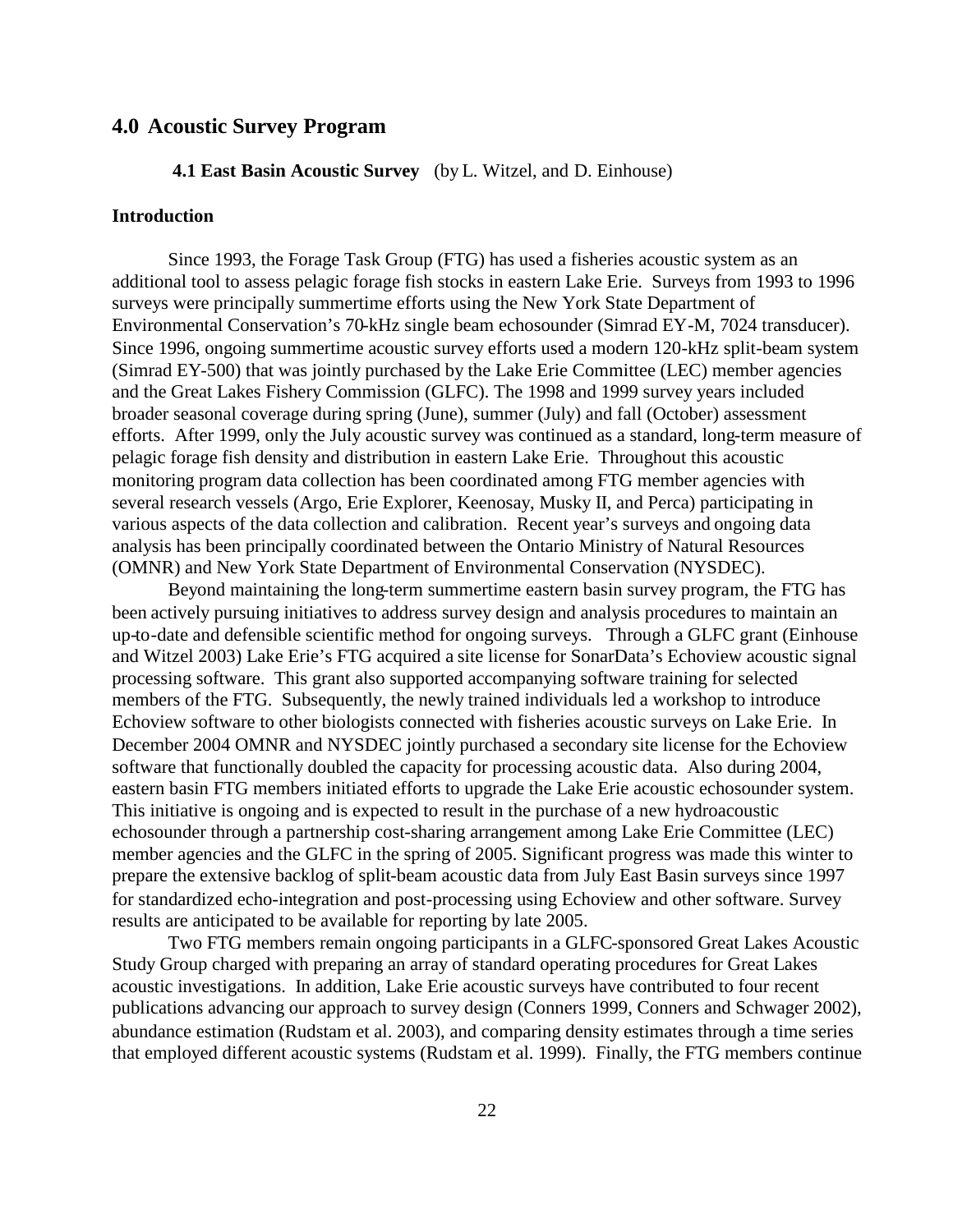to build post-processing applications in SAS software (SAS 1992) for implementing these new analytical procedures.

### **Methods**

The 2004 summertime east basin acoustic survey effort was completed from July 12 to 29, 2004 (Figure 4.1). Poor weather and engine problems with the Erie Explorer delayed completion of the acoustic data acquisition component of the survey beyond the normal one-week period. This component of the survey was completed in five non-consecutive nights, between the hours of 9:30 PM and 5:30 AM at an approximate vessel speed of 5.8 knots with a transducer affixed to the hull of the survey vessel (*RV Erie Explorer*). In all, 12 transects, spanning a total distance of 177 nm, were surveyed during this period. The companion mid-water trawling component of this survey was conducted aboard the *RV Argo* from July 12 to 20, 2004 using a mid-water trawl with fishing dimensions of 36  $m^2$  and 20 tows were collected throughout the basin. Collectively, the two survey vessels obtained 40 temperature profiles of the water column at the ends and intermediate points along acoustic transects.

### **Results**

Presentation of eastern basin acoustic survey results has been suspended while the principal investigators remain immersed in other initiatives pertaining to survey design, data processing/analysis methods, and software/hardware expansion/upgrades (see Introduction). New standard analysis procedures will be applied to the time series beginning from 1997 and efforts are currently underway or planned during the next few months to analyze the multi-year back-log of acoustic data and facilitate resumption of an annual FTG reporting cycle in March 2006.

### **Discussion**

A thorough reporting of acoustic survey results was planned for several years but annual constraints on staff time had repeatedly postponed undertaking this more comprehensive analysis of the entire time series of split-beam acoustic data. Additional major hurtles have now been addressed during this past year with; 1) the acquisition of a secondary Echoview site license, which will greatly expand our capacity to process data and accelerate our collective experience with this powerful software, 2) significant progress in pre-analysis data management procedures (eg. identify and exclude acoustic noise, establish Echoview file and variable properties, surface and bottom back-step exclusion lines) through dedicated temporarily assignment of a NYSDEC technical staff member, 3) continued developments in the automation of post-processing data management and analysis steps using SAS, and 4) further refinements on standardized methodology for estimating fish densities and expressing estimate precision. Prospects for completing and reporting this initiative during 2005 now appears much improved.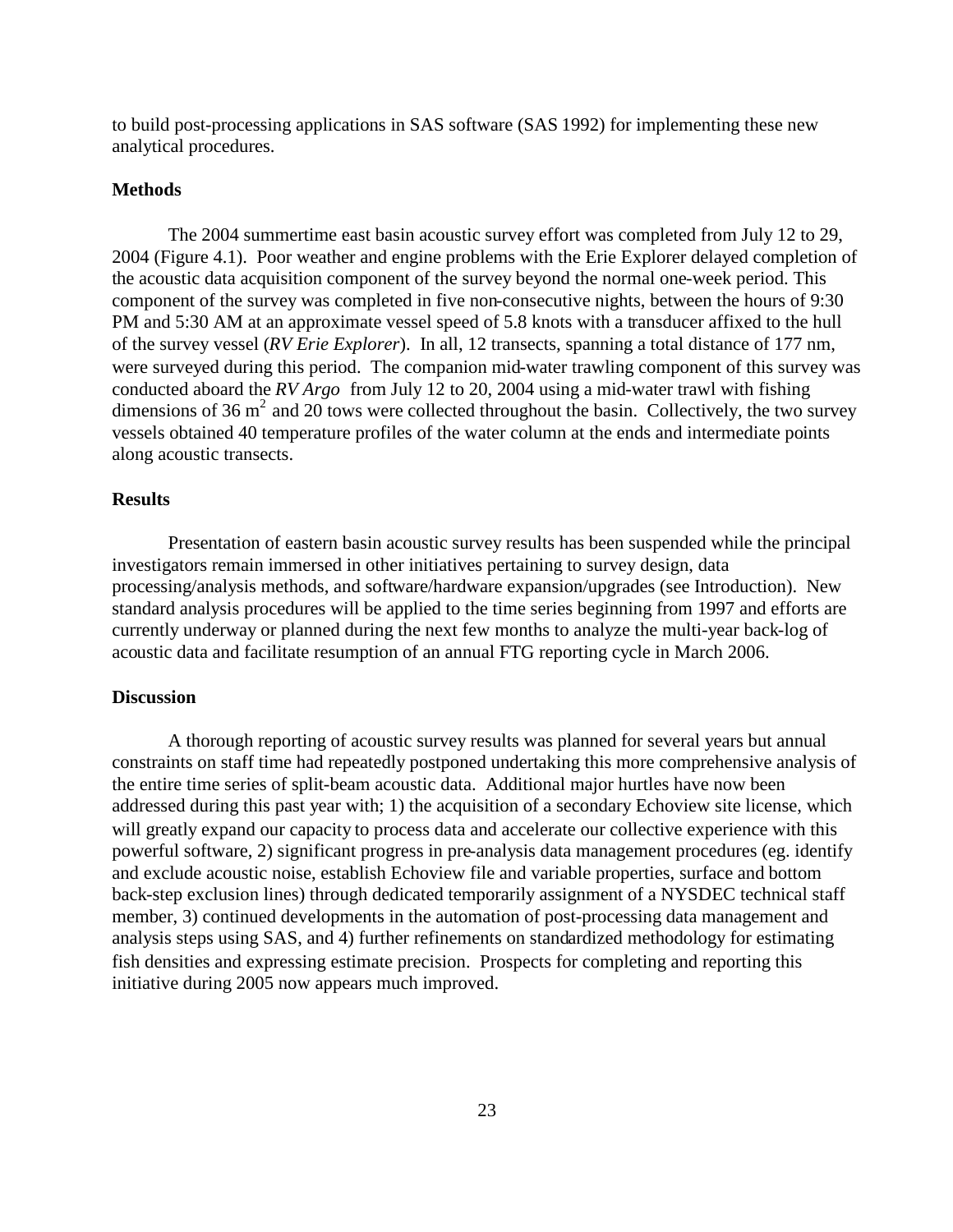#### **4.2 Central Basin Acoustic Survey** (by J. Deller, M. Bur, T. Johnson)

In December 2003 the FTG held a hydroacoustic workshop in Port Dover, Ontario. As a result of preliminary analysis and discussion at the workshop, a new experimental design was suggested for the central basin acoustic survey, scheduled for July of 2004 (Trometer et. al. 2004). The new survey design required an additional vessel and sounding unit, and would increase the number of transects from three in previous surveys to eight in 2004 (Figure 4.2). This would more than double the spatial extent of the acoustic survey. As in past surveys, midwater trawling from separate vessels would be conducted to ground truth the species composition recorded with the acoustic sounders. With the increase in the number of transects and to reduce steaming times, it was decided that trawls would occur on only half of each transect, alternating north and south of the international border. Four vessels participated in the 2004 survey: trawling was conducted aboard the R/V Grandon (ODNR-DOW) and the R/V Keenosay (OMNR), and the R/V Musky (USGS) and the R/V Bowfin (USGS) collected acoustic data. The central basin hydroacoustic survey occurred during the week of July 19-23. Four of the eight proposed transects were completed due to weather and mechanical problems with one sounding unit. The four completed transects totaled over 157 nautical miles and covered the area of the central basin east of Cleveland and Erieau to the Pennsylvania state line (Figure 4.3). Acoustic data were collected with two 120 kHz split beam sounding units, a Simrad EY-500 and a Biosonics DT 5000. Ping rates, acoustic vessel speed and other methods were kept consistent with past surveys to provide as much continuity as possible between survey years. A total of 37 midwater trawls were completed in conjunction with the acoustic transects. Eight species of fish, including both forage and predators, were caught in the trawls. Forage species tended to segregate by depth with emerald shiners concentrated in the epilimnion (upper 10m of the water column) and rainbow smelt densities increasing with increasing depth, reaching a peak near the thermocline. The thermocline ranged from 17 to 19 meters in both Ontario and Ohio waters.

We now have four years of acoustic data from the central basin, ranging from one to four cross basin transects. Analysis and interpretation of results is occurring in conjunction with the east basin acoustic survey in order to provide uniformity in post processing procedures, forage density and biomass estimates, and precision between the two surveys. Results from the previous years central basin acoustic surveys will be processed upon completion of the 2004 data, adhering to the same post-processing procedures and algorithms to ensure internal consistency across the years. We hope to include the entire time series in the 2006 Forage Task Group report.

#### **4.3 West Basin Acoustic Survey**

## **Introduction**

A standardized inter-agency fishery acoustics program has been used to assess forage community abundance and distribution in the eastern basin of Lake Erie since 1993. The acoustic survey was expanded to the central basin in 2000 (Trometer et. al. 2004). The survey of the eastern and central basins is typically conducted in late summer. In 1997, a pilot program was conducted by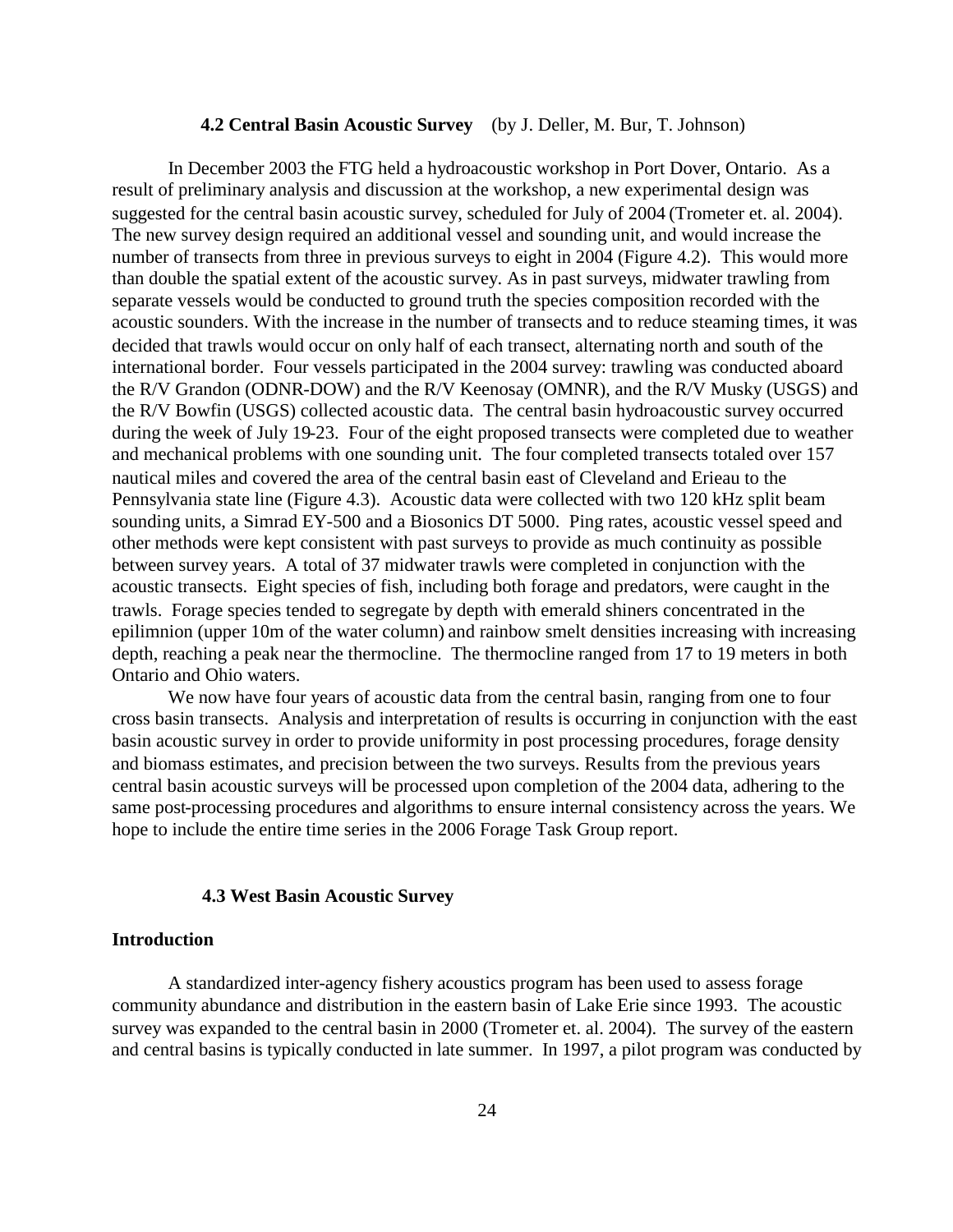Sandusky Fisheries Research Unit staff adjacent to Sheldon's Marsh in July to assess the feasibility of using acoustic technology in the shallow waters of the western basin. The pilot study showed much promise and results indicated an offshore to nearshore gradient in forage-sized fish abundance. In 2004, as charged by the LEC, a pilot western basin acoustic survey was initiated to explore the utility of using down-looking and side-looking sonar for assessing pelagic forage fish abundance in the west basin. Multiplexing two different transducers, one looking down and one looking sideways has been used in other shallow-water systems to effectively sample more of the water column. No companion trawling data for species composition was conducted during this pilot survey. The data from the 2004 survey will be used to develop a standardized acoustic sampling program for 2005 in the west basin of Lake Erie that will complement the ongoing acoustic surveys in the central and eastern basins.

### **Methods**

Fishery acoustic sampling was conducted on the nights of July 28-29 and July 29-30, 2004, to assess the large-scale spatial distribution and density of pelagic forage fishes in western Lake Erie. The large-scale approach consisted of five transects in Ohio waters of western Lake Erie (Table 4.1, Figure 4.4). The two eastern-most transects were sampled the first night and three western transects the second night. All transects were linear. The distribution of transects was based upon previous work and was designed to capture the range and extent of variability seen in habitat types and likely forage fish densities. Acoustic sampling transects overlapped with existing bottom trawl sampling stations which were sampled the week prior to acoustic sampling.

Sampling during the west basin pilot acoustic program was performed with a BioSonics DT-X surface unit. This unit was equipped with two 6-degree 200-kHz split-beam transducers, a JRC global positioning system, and a Panasonic CF-28 laptop computer. The acoustic system was calibrated to US Navy standards at the Biosonics, Inc. Laboratory in Seattle, Washington prior to sampling and also calibrated before each survey with a tungsten carbide reference sphere of known acoustic size.

Mobile surveys initiated 0.5 h after sunset and completed before 30 minutes prior to sunrise. Transects were navigated with waypoints programmed in a Garmin GPS, and speed was maintained at 8-9 kph, (roughly 5 mph) using the GPS. Data were collected by multiplexing the transducers, with one transducer aimed down to sample from 3 m to near bottom and a second transducer aimed to the side to sample from near surface to approximately 3 m depth. Each transducer was mounted on a fixed pole located on opposite sides of the boat near the stern. The down-looking transducer was mounted 1 m below the surface and the side-looking transducer was mounted 1.5 m below the surface. Both transducers sampled at 4 pings/second with a pulse length of 0.4 msec and minimum threshold of -70 dB. The sampling environment (water temperature) was set at the temperature 3 m deep on the evening of sampling. Data were written to file and named by the date and time the file was collected. Files were automatically collected every 10 minutes. A total of 80 km worth of acoustic transect data were collected during the two nights of sampling. Latitude and longitude coordinates were written to the file as the data were collected to identify sample location. Surface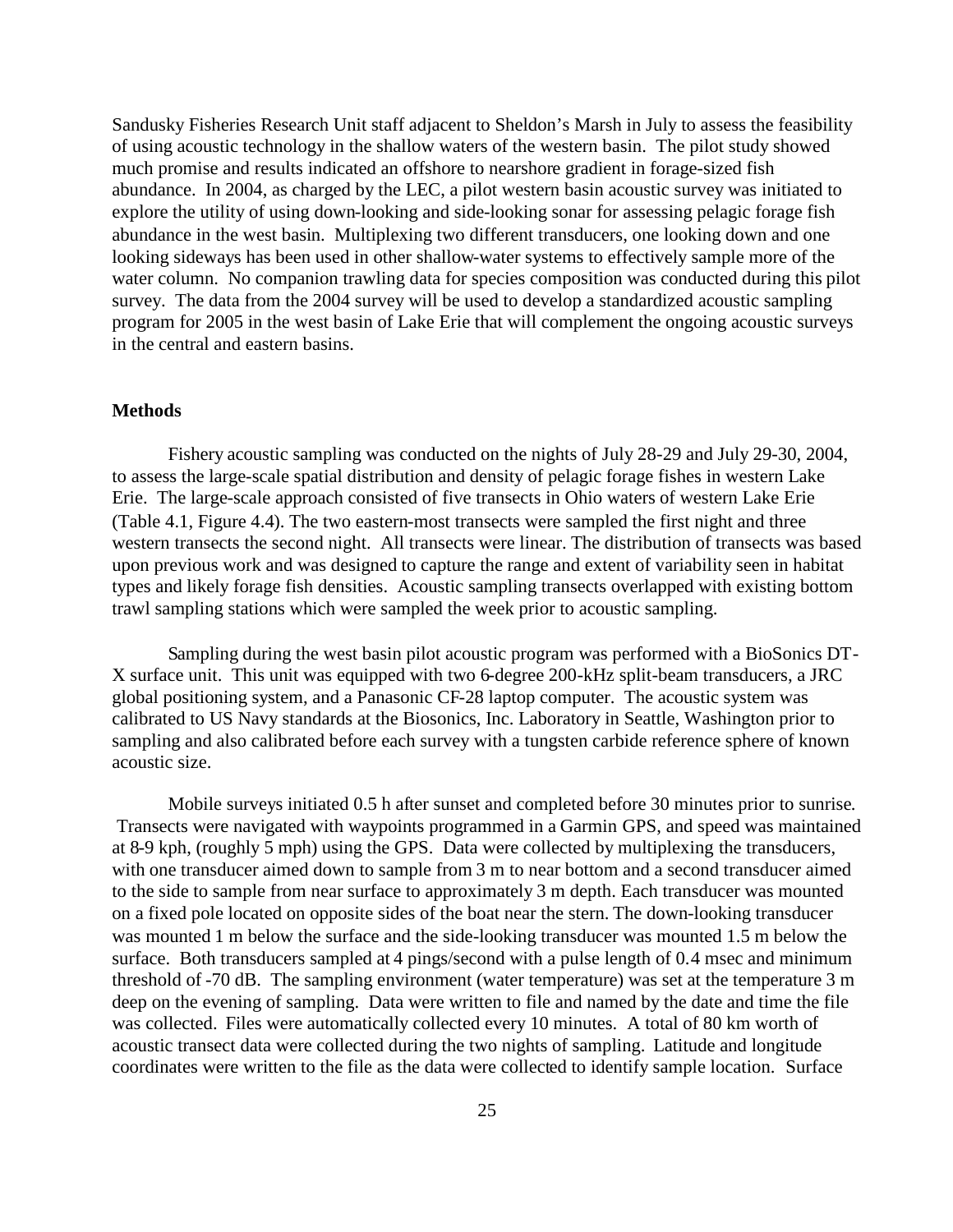and bottom water temperature and dissolved oxygen were measured at the start and end points of each transect.

### **Post-Processing**

Data will be analyzed to provide estimates of forage-sized fish biomass, density, and spatial distribution using Biosonics and Echoview software. Spatial maps will be derived using ArcView GIS software and sample size and power analysis, will be run to develop sampling strata and sample sizes for the 2005 west basin acoustics survey.

Lake Erie's fisheries acoustic applications and needs are expanding. An annual survey in Lake Erie's Central Basin is now firmly established and acoustic data collection for a Western Basin pilot survey has been completed. The ongoing eastern basin survey has a time series that now spans 12 years. The effective administering of these surveys will require the continued support of Lake Erie Committee member agencies. This support was exemplified through recent united efforts to modernize and expand hydroacoustic software/hardware resources on Lake Erie. Inter-agency acoustic monitoring programs will continue to require periodic equipment upgrades, extension and perhaps expansion of site licenses, and ongoing training of personnel to remain as a functional fish stock assessment tool for Lake Erie.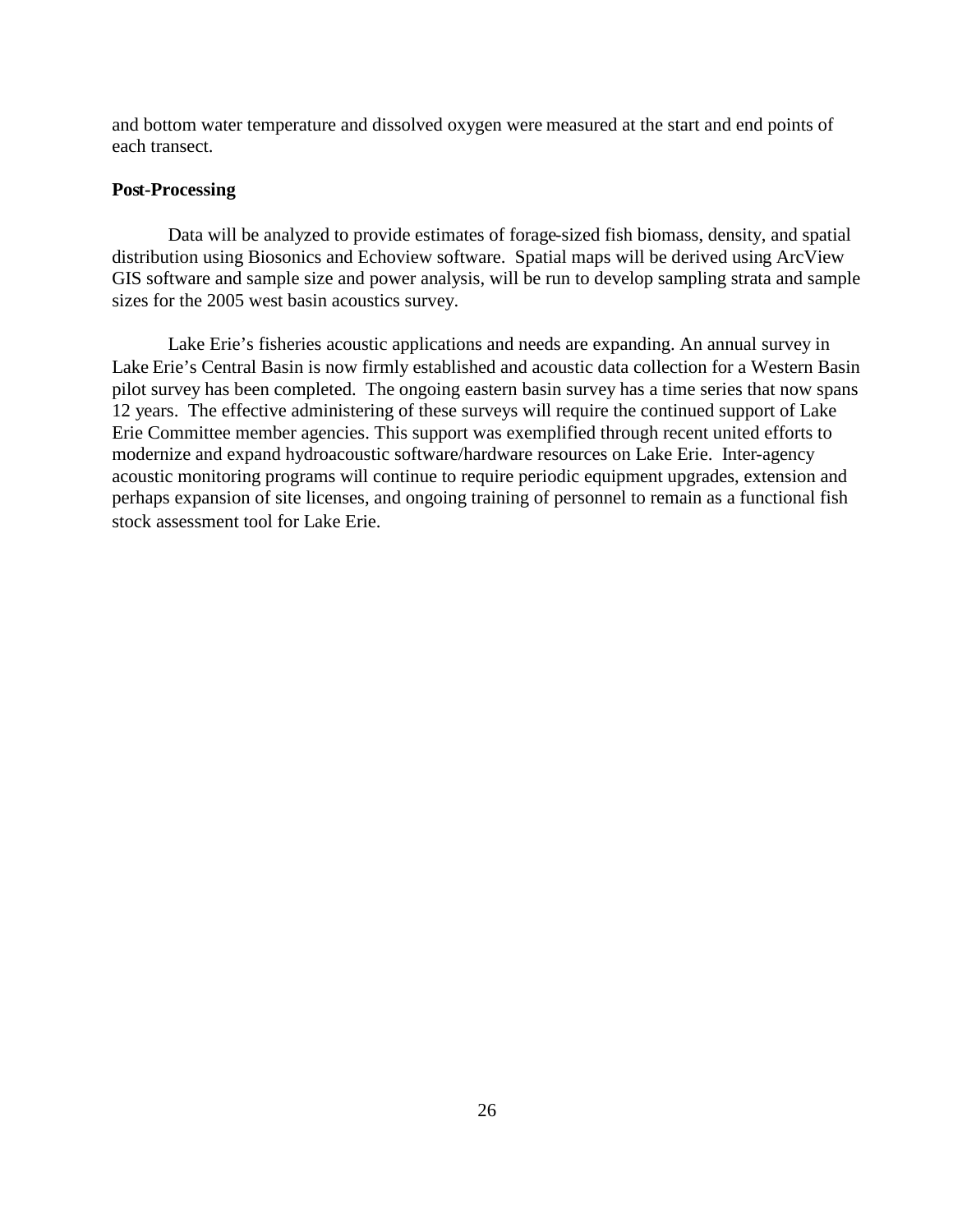|              | <b>Transect 1</b>                     | <b>Transect 2</b>                     | <b>Transect 3</b>                     | <b>Transect 4</b>                     | <b>Transect 5</b>                     |
|--------------|---------------------------------------|---------------------------------------|---------------------------------------|---------------------------------------|---------------------------------------|
| <b>Start</b> | N <sub>41.58</sub> W <sub>82.53</sub> | N41.51 W82.71                         | N <sub>41.58</sub> W <sub>82.87</sub> | N41.770 W82.97                        | N41.82 W83.19                         |
| End          | N41.43 W82.61                         | N <sub>41.58</sub> W <sub>82.53</sub> | N41.71 W82.87                         | N <sub>41.86</sub> W <sub>83.10</sub> | N <sub>41.68</sub> W <sub>83.28</sub> |
| Distance     | 18 km                                 | 17 km                                 | 15 km                                 | 15 km                                 | 15 km                                 |
| Est. time    | $1.75$ hrs                            | $1.75$ hrs                            | $1.50$ hrs                            | 1.50 hrs                              | 1.50 hrs                              |

Table 4.1 July 2004 west basin acoustic survey start points, end points, transect lengths and estimated time required to sample transects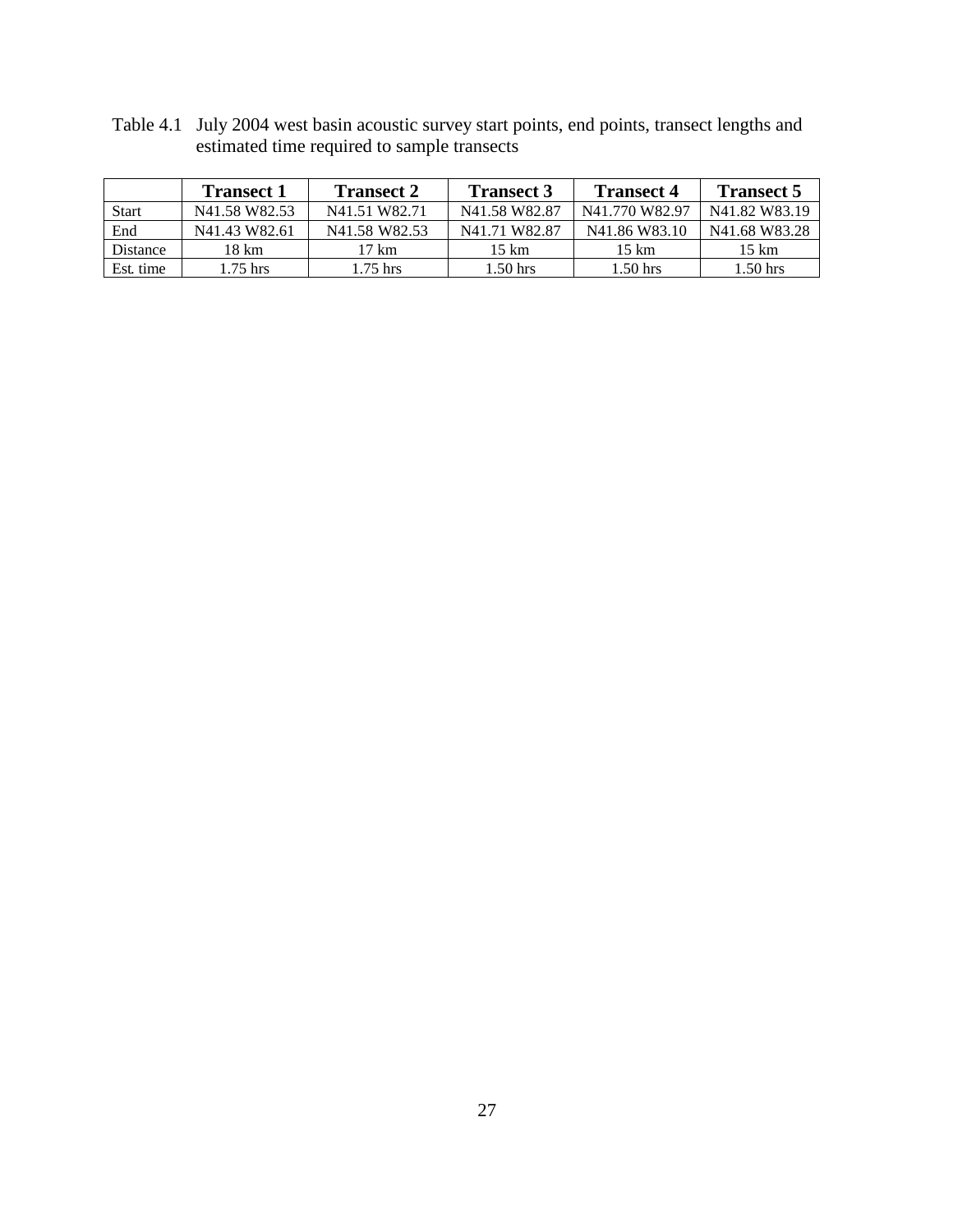

Figure 4.2. Eight proposed central basin acoustic survey transects scheduled for July 19-23, 2004. Transects run along Loran-C TD lines. Dashed line indicates acoustic data are to be collected aboard the R/V Bowfin, with trawling done aboard the R/V Grandon. Solid line indicates acoustic data are to be collected aboard the R/V Musky, with trawling aboard the R/V Keenosay. Circles indicate approximate trawling locations.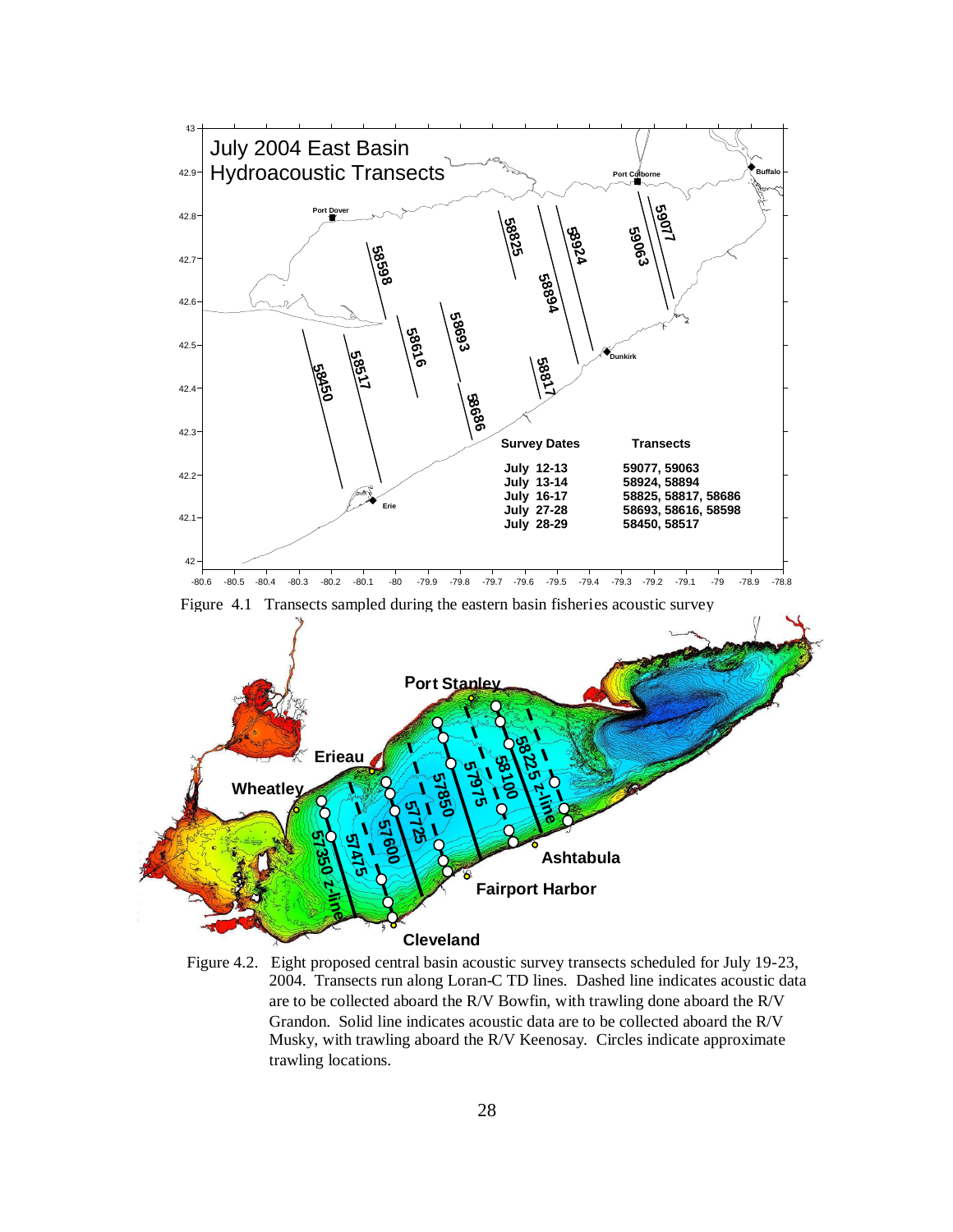

Figure 4.3. Four completed central basin acoustic survey transects for July 19-23, 2004. Transects were run along Loran-C TD lines. Dashed line indicates acoustic data are collected aboard the R/V Bowfin, with trawling done aboard the R/V Grandon. Solid line indicates acoustic data are collected aboard the R/V Musky, with trawling done aboard the R/V Keenosay. Circles indicate approximate trawling locations.



Figure 4.4. West basin acoustic survey transects, July 2004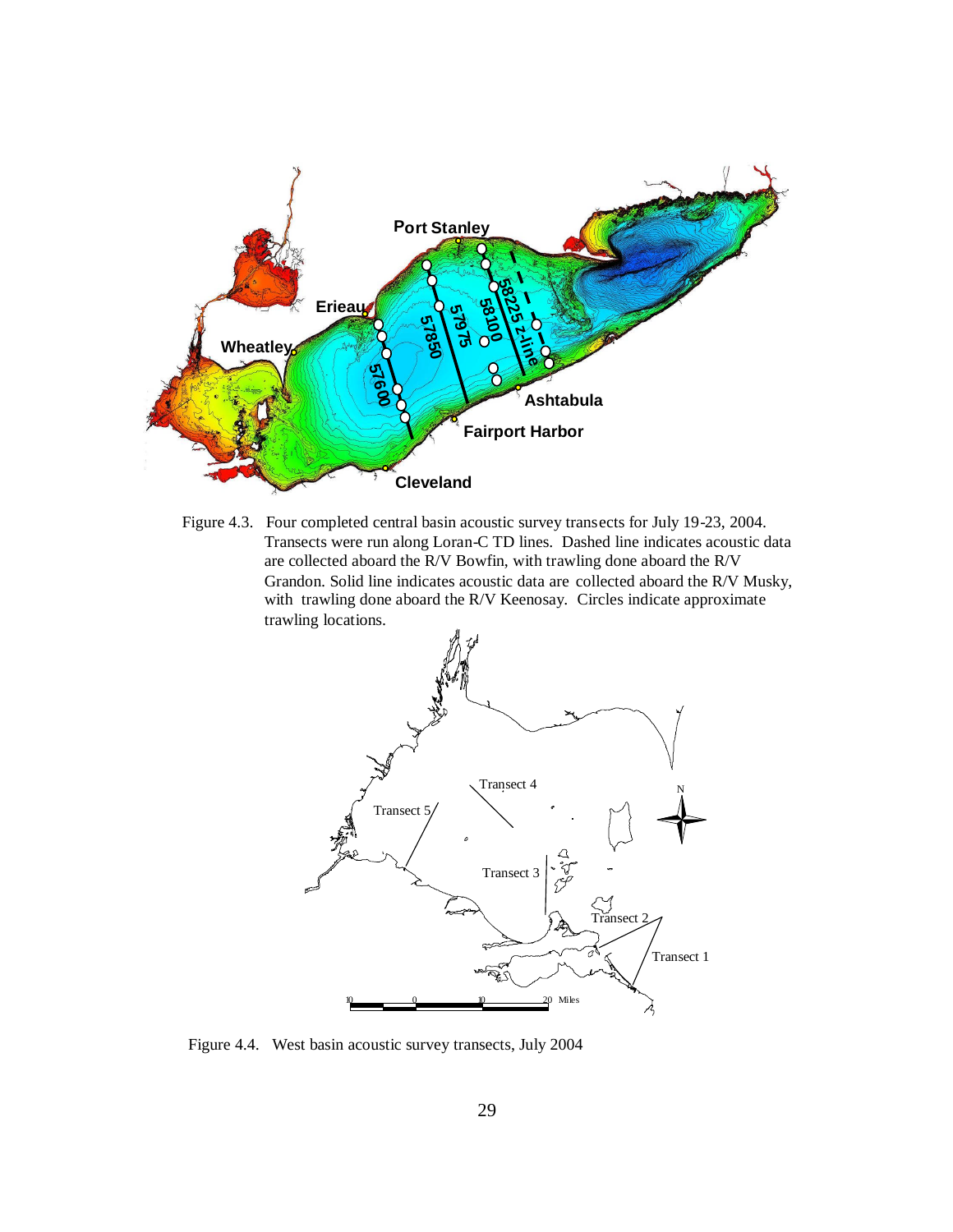## **5.0 Interagency Lower Trophic Level Monitoring Program**

(by T. Johnson and B. Trometer)

In 1999, the FTG initiated a Lower Trophic Level Monitoring Program within Lake Erie and Lake St. Clair (Figure 5.1). Nine key variables, as identified by a panel of lower trophic level experts, were measured to characterize ecosystem change. These variables included profiles of temperature, dissolved oxygen and light (PAR), water transparency (Secchi), nutrients (total phosphorus), chlorophyll *a*, phytoplankton, zooplankton, and benthos. The protocol called for each station to be visited every two weeks from May through September, totaling 12 sampling periods, with benthos collected on two dates, once in the spring and once in the fall. The year 2004 marks the sixth year of this monitoring program. For this report, we have generated 4 indices which provide a useful description of the state of the Lake Erie ecosystem. These indices include mean epilimnetic water temperature, mean hypolimnetic dissolved oxygen, observed and predicted chlorophyll a (an index of grazing pressure), and mean zooplankton size (an index of predation pressure by zooplanktivores). At the time this report was printed, insufficient results on total phosphorous had been returned from the lab to generate the 2004 grazing index, and zooplankton results remain lagged 1 year due to tedious analytical processing requirements. Stations included in this analysis are 1 and 2 from Lake St. Clair, stations 3, 4, 5, 6, 7 and 8 from the western basin, stations 9, 10, 11, 12, 13 and 14 from the central basin, and stations 15, 16, 17, 18, 19 and 20 from the eastern basin.

### **Epilimnetic Temperature**

Mean epilimnetic water temperature represents the average temperature of the water column when not stratified, or the upper (warm) layer when thermal stratification exists. This index, calculated for offshore stations only, should provide a good index of relative system production and growth rate potential for fishes, assuming prey resources are not limiting. As expected, temperatures were warmest in the western basin, and were coolest in the eastern basin (Figure 5.2). Relative to previous years, temperatures were cooler in 2004, and showed less variation across the year.

#### **Hypolimnetic Dissolved Oxygen**

Oxygen is a critical environmental parameter that influences the distribution and survival of all aquatic organisms. Water remains well saturated with oxygen as long as the water remains in contact with the atmosphere, and processes that consume oxygen (primarily decomposition and respiration) do not exceed the rate of replenishment (photosynthesis by algae or rooted aquatic macrophytes, and atmospheric exchange). Lake Erie has a well documented history of low oxygen in its central basin, due to a very thin hypolimnion (deep water layer) relative to a large sediment area. Figure 5.3 illustrates the dissolved oxygen concentration for each basin of Lake Erie during periods when the water column is stratified (and hypolimnetic oxygen can become limiting). As expected, hypolimnetic dissolved oxygen is highest in the east basin (a very large and deep hypolimnion and cooler temperatures regulate oxygen depletion rates). The western basin rarely stratifies due to its shallow depth, and therefore few cases occur where hypolimnetic waters form and persist to generate low oxygen conditions. Conversely, many observations are available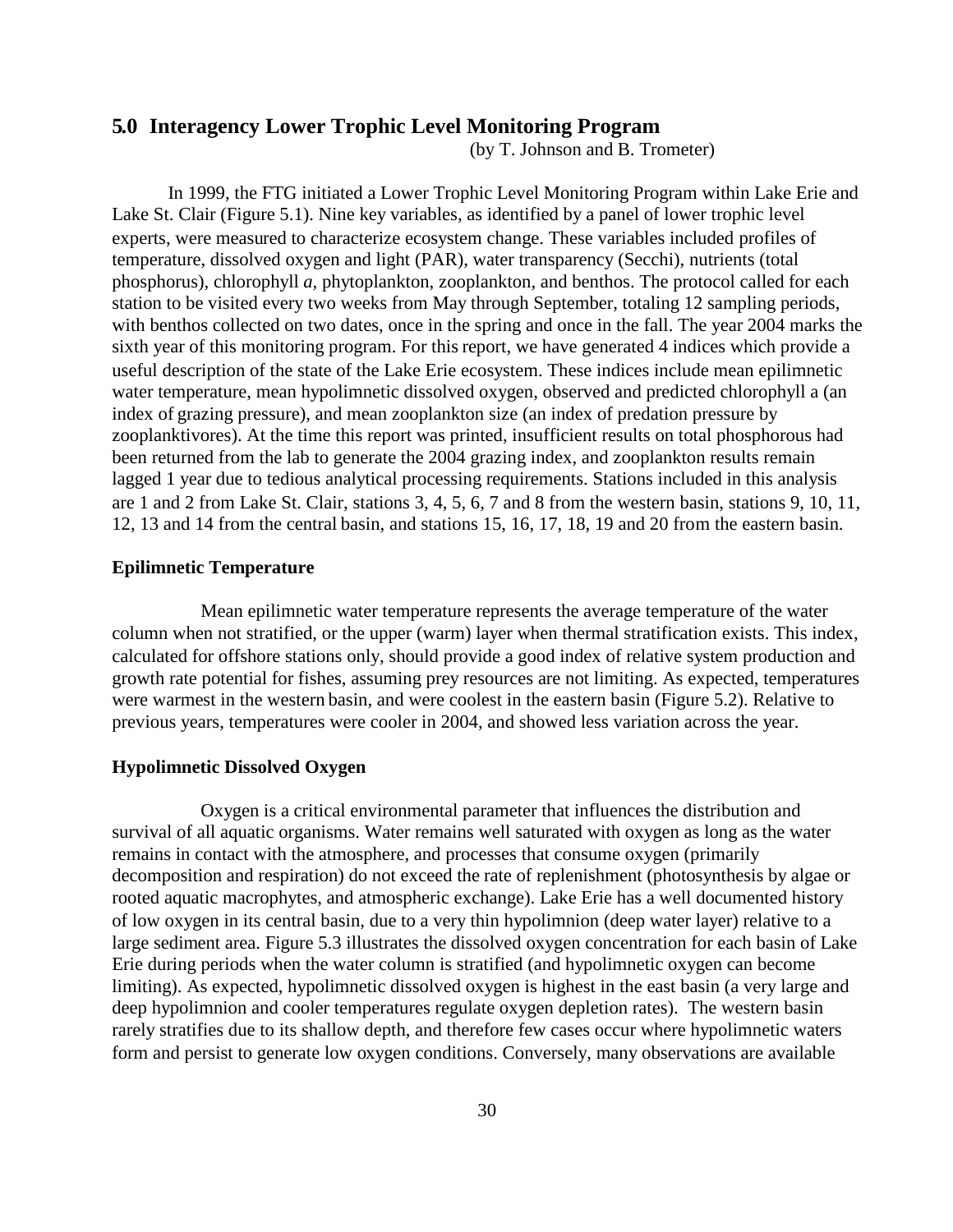each year for the central basin, where a characteristic seasonal decline in hypolimnetic oxygen concentration is evident (over the course of the summer, oxygen concentration in the hypolimnion is reduced due to oxygen consuming processes). The horizontal line depicts 4 mg/L, a level below which oxygen becomes limiting to the distribution and survival of many temperate fishes and other biota (i.e. mayflies, *Hexagenia*). In 2004, the western basin never stratified, and our surveys recorded no cases where the average hypolimnetic oxygen concentration was below 4 mg/L.

#### **Grazing Pressure**

Mazumder (1994) developed equations relating chlorophyll a with total phosphorous under varied trophic and grazing conditions. Central to his food-chain definitions was the degree to which phytoplankton was grazed by large herbivorous zooplankton. Dreissenid mussels may be the dominant source of grazing in infected waters (Nichols and Hopkins 1993). Heavily grazed systems were defined as 'even-linked', while those where grazers are controlled are functionally 'oddlinked'. For a given total phosphorous concentration, chlorophyll a is predicted to be higher in 'odd-linked' systems because less algae will be removed by the grazers. When this index was applied to our data collected from Lake St. Clair and the three basins of Lake Erie (Figure 5.4), we see that grazing is intense in Lake St. Clair (much less chlorophyll a is available than is predicted). Grazing pressure is substantially lower in Lake Erie, being highest at the nearshore stations of the eastern basin. Grazing pressure has increased marginally in each basin since 2001, and all basins continue to best be predicted by the even-linked equations (heavy grazing).

#### **Planktivory Index**

Fish are size-selective predators, removing larger prey with a resultant decrease in the overall size of the prey community that reflects feeding intensity (Mills et al. 1987). Johannsson et al. 1999 estimated that a mean zooplankton length of 0.57 mm sampled with a 63-µm net reflects a high level of predation by fish. Figure 5.5 reflects this planktivory index for the zooplankton communities of the three basins of Lake Erie. Predation is deemed high, as the average size of the community is often less than this critical 0.57 mm size. Predation is more intense in the central and western basins than in the east basin, and was higher in 2002 (the last year for which data are presently available) when compared to previous years. In the eastern basin, the index suggests predation may have been lower in 2002 (than in 2000 or 2001) which may reflect lower smelt density in that year.

### **Collaboration and access to the Lake Erie Lower Trophic Level Database**

The partner agencies of the Lake Erie Committee actively seek and would welcome collaborators interested in using data or samples collected as part of the lake wide program. Presently, basic limnological variables (temperature, oxygen, Secchi) are uploaded to the database at regular intervals (minimal time lags). Chlorophyll a and total phosphorous samples are analyzed at outside labs, and are typically not available until the early spring of the year following collection. Zooplankton and benthos data are processed by external contracts, with an approximate 2 year lag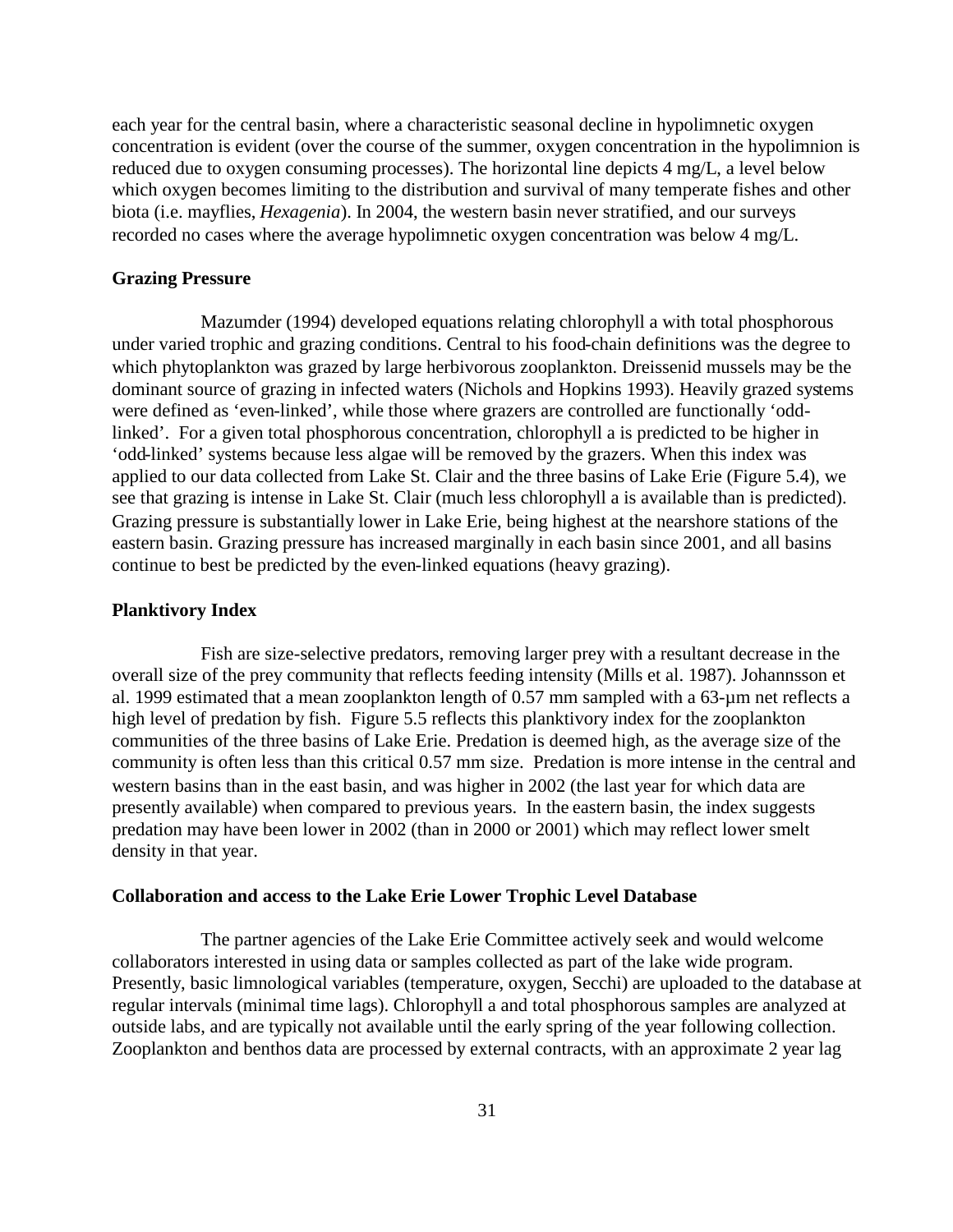from time of collection to entry in the database. Both zooplankton and benthos samples are archived after enumeration for reference purposes. Phytoplankton samples (250 ml composite water sample stored in Lugol's solution) are simply archived, as we do not have the resources to process these. The Forage Task Group, with continued support from Nick Preston (our database developer), are working to find more efficient ways to upload, maintain, and retrieve data stored in the database. We are currently pursuing web-hosting options, which would enable near real-time access to data from all agencies.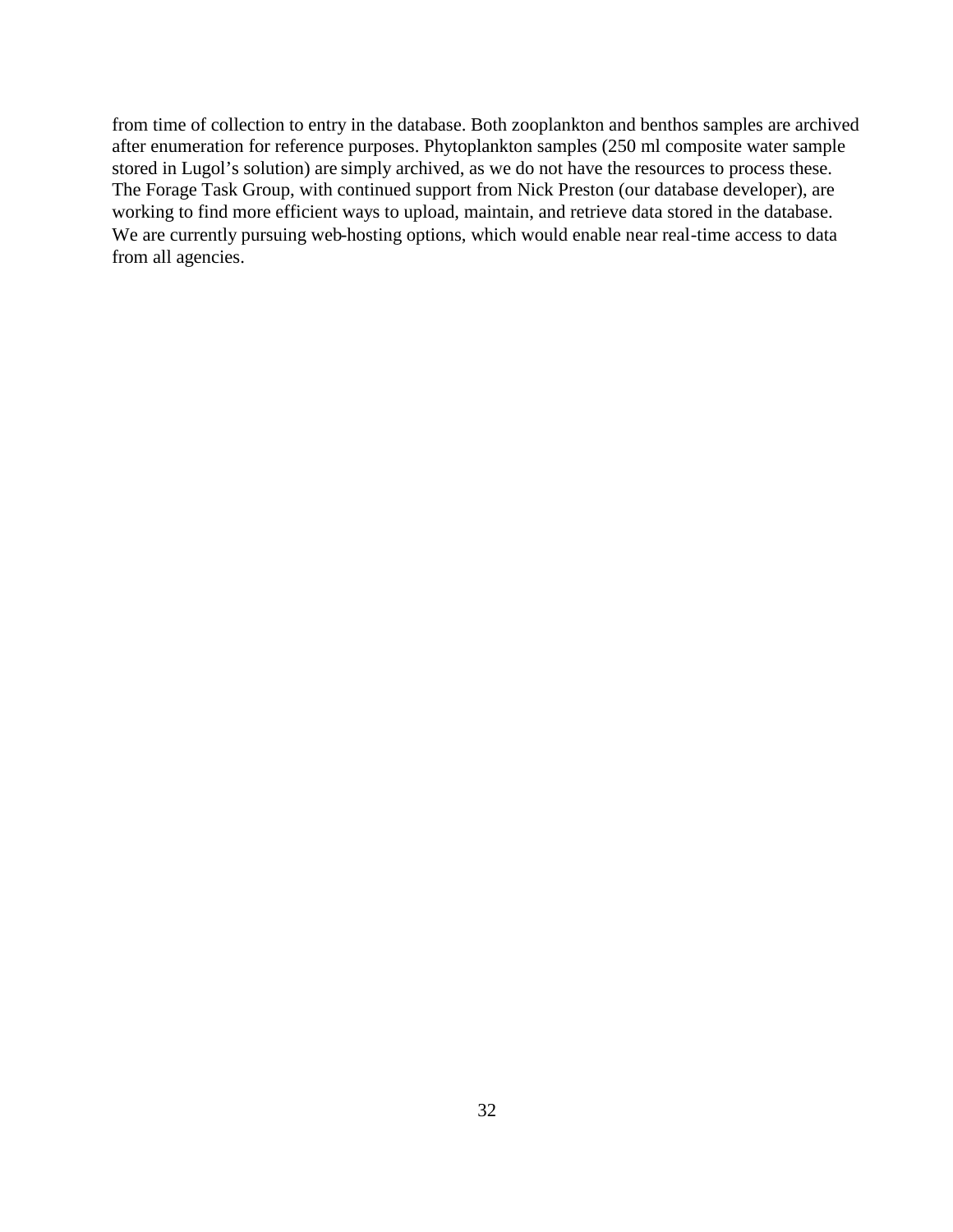

Figure 5.1 Lower trophic level sampling stations in Lakes Erie and St.Clair.



Figure 5.2 Epilimnetic water temperature (°C) at offshore stations by basin in Lake Erie, 1999-2004. Long-term average water temperature is provided above each plot. Box plots represent median,  $25<sup>th</sup>$  and  $75<sup>th</sup>$  quartile.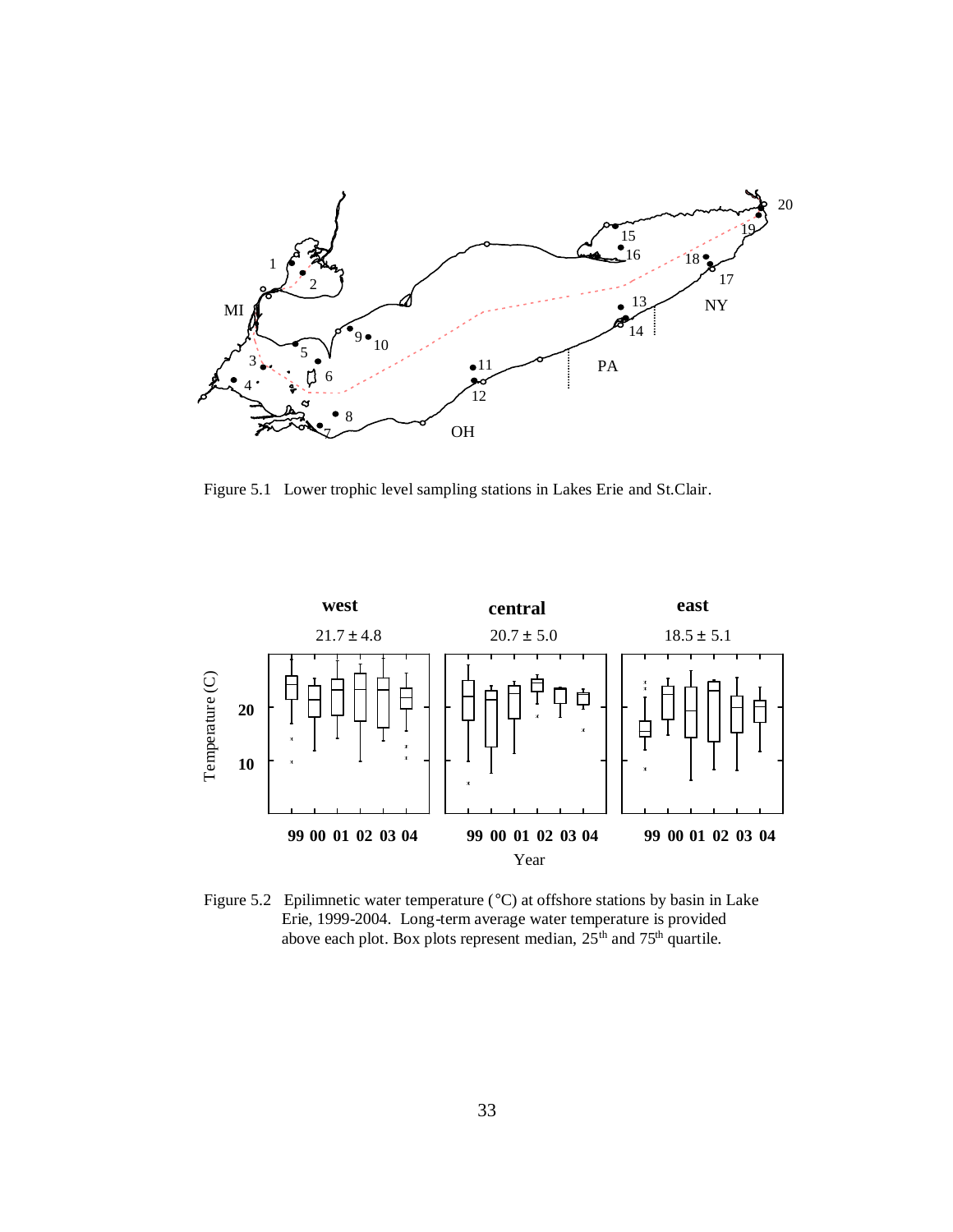

Figure 5.3 Mean hypolimetic dissolved oxygen (mg/L) for each basin of Lake Erie, 1999-2004. Data are presented only when water column is stratified. The horizontal line represents 4 mg/L, a level below which oxygen becomes limiting to the distribution of many temperate freshwater fishes. Long-term average hypolimnetic dissolved oxygen is provided above each plot.



Figure 5.4 Observed and predicted chlorophyll a concentration ( $\mu$ g/L) in each basin of Lake Erie and Lake St. Clair, 1999-2003. Chlorophyll a is predicted from equations presented in Mazumder 1994 for evenlinked systems (those where grazing limits phytoplankton standing crop).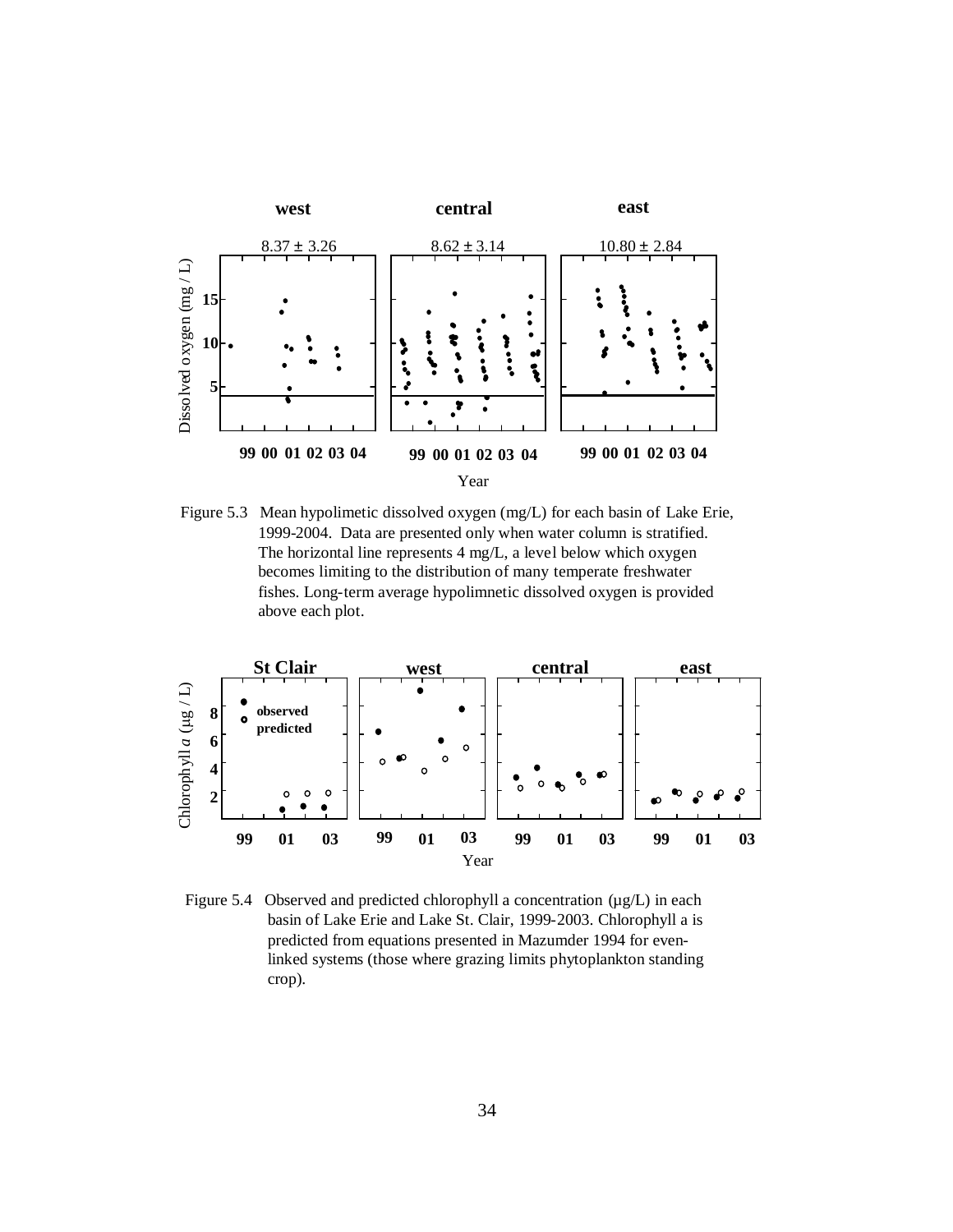

Figure 5.5 Median length of the zooplankton community ( $\mu$ m) sampled with a 63 $\mu$ m plankton net hauled through the epilimnion of each basin of Lake Erie, 1999- 2004. The horizontal line depicts 0.57mm; if the median size of the zooplankton community is less than 0.57mm, pr edation by fish is considered to be intense (Mills et al. 1987; Johannsson et al. 1999).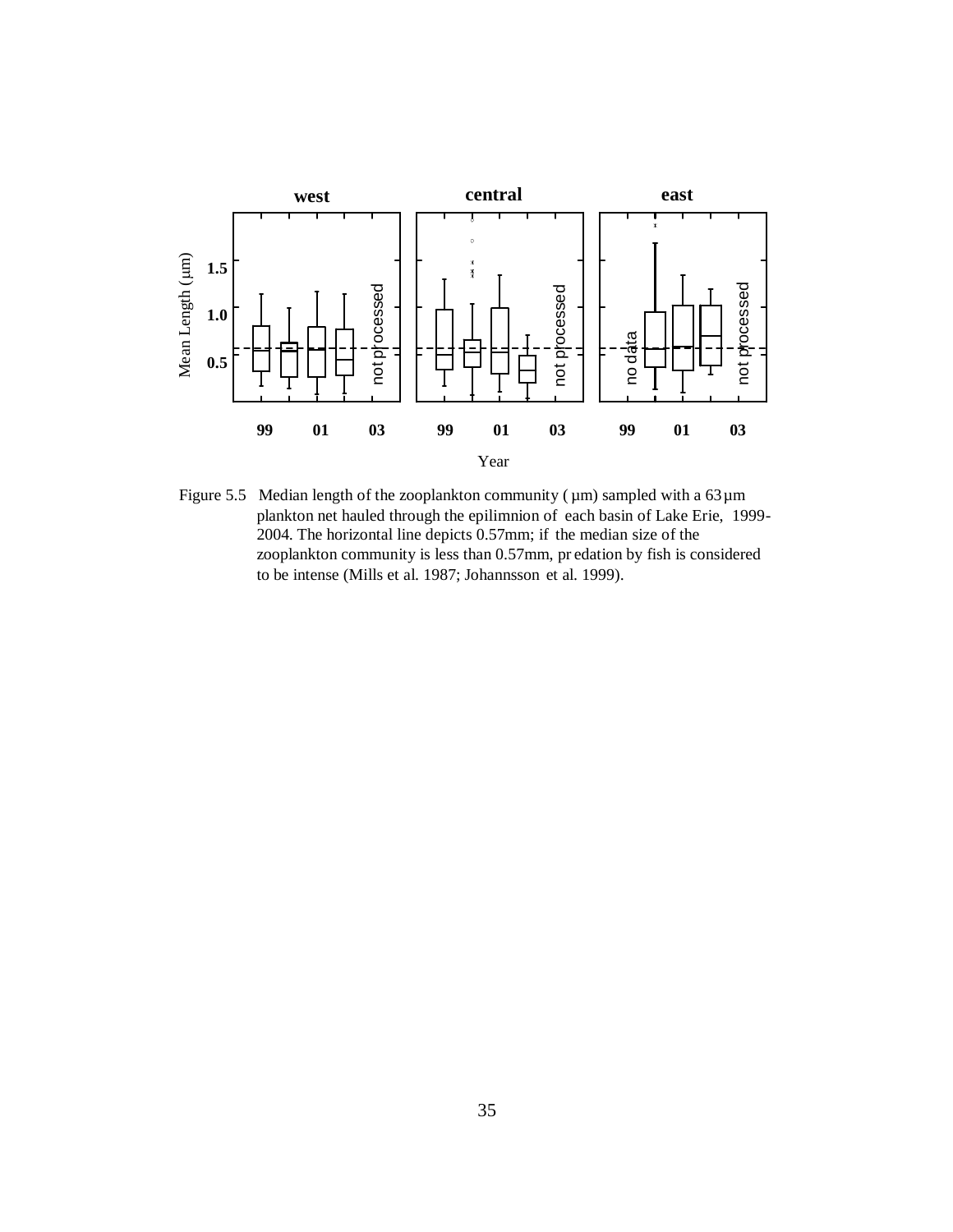## **6.0 Lakewide Round Goby Distribution** (by B. Haas and J. Tyson)

Round goby (*Neogobius melanostomus*), were first discovered in the St. Clair River in 1990, and became established in the central basin of Lake Erie in 1994. In the past, the Forage Task Group has provided annual maps chronicling the spread of round goby throughout Lake Erie. Round goby are present in all bottom trawling surveys. Thus, in this and future reports, round goby will be treated as a regular forage species and abundance information will be reported in section 2.0. Please refer to Forage Task Group reports from 1999 through 2003 for information on the spread and distribution of round goby in Lake Erie.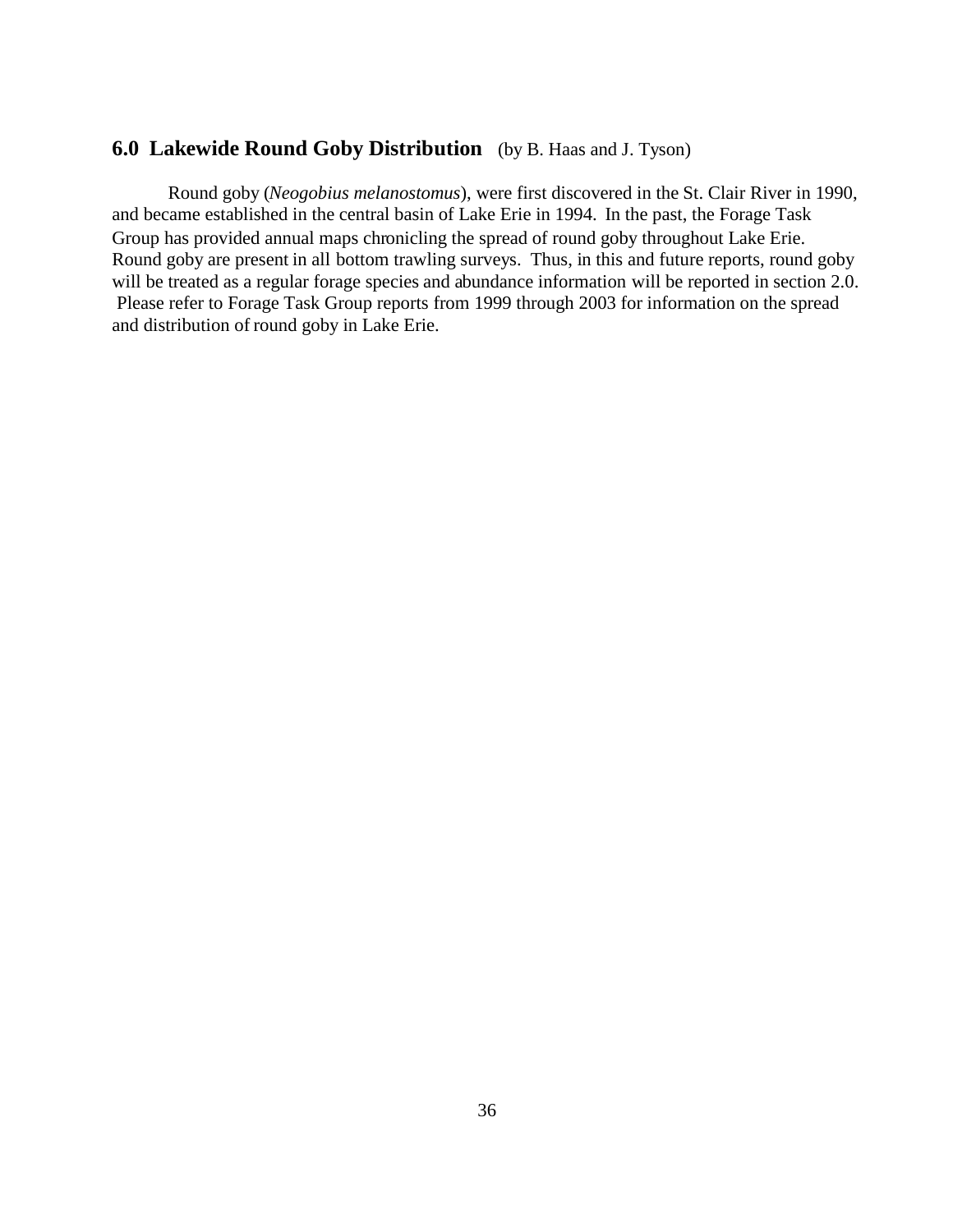# **7.0 Protocol for Use of Forage Task Group Data and Reports**

- The Forage Task Group (FTG) has standardized methods, equipment, and protocols as much as possible; however, data are not identical across agencies, management units, or basins. The data are based on surveys that have limitations due to gear, depth, time and weather constraints that vary from year to year. Any results, conclusions, or abundance information must be treated with respect to these limitations. Caution should be exercised by outside researchers not familiar with each agency's collection and analysis methods to avoid misinterpretation.
- The FTG strongly encourages outside researchers to contact and involve the FTG in the use of any specific data contained in this report. Coordination with the FTG can only enhance the final output or publication and benefit all parties involved.
- Any data intended for publication should be reviewed by the FTG and written permission obtained from the agency responsible for the data collection.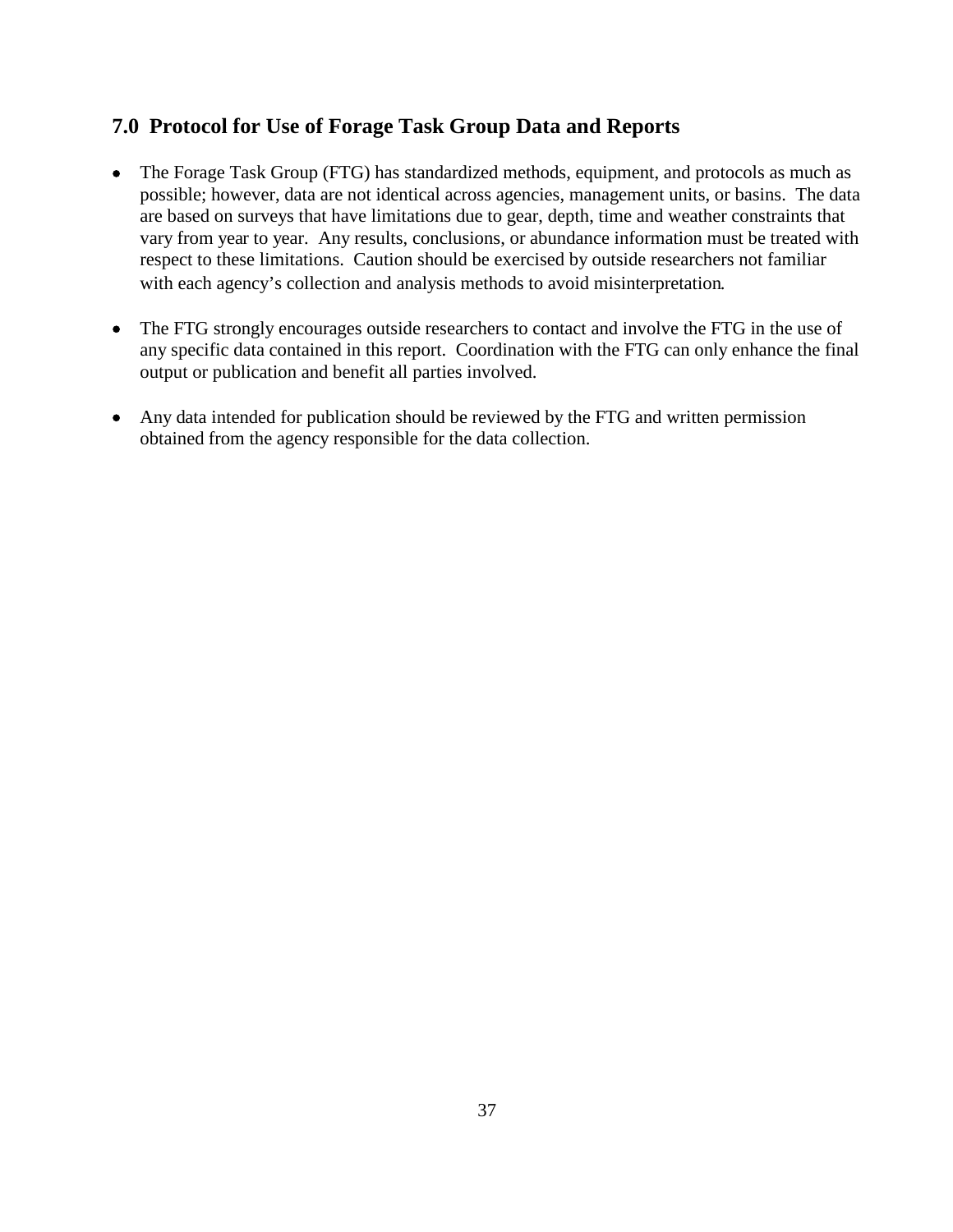# **Acknowledgments**

The FTG is grateful to Dr. Lars Rudstam (Cornell University) and Dr. Dave Warner (USGS) for their continued support of hydroacoustic surveys, section 4.0, and Dr. Jeffery Zhu (University of Windsor) for his efforts on the summary of species statistics, section 3.2.